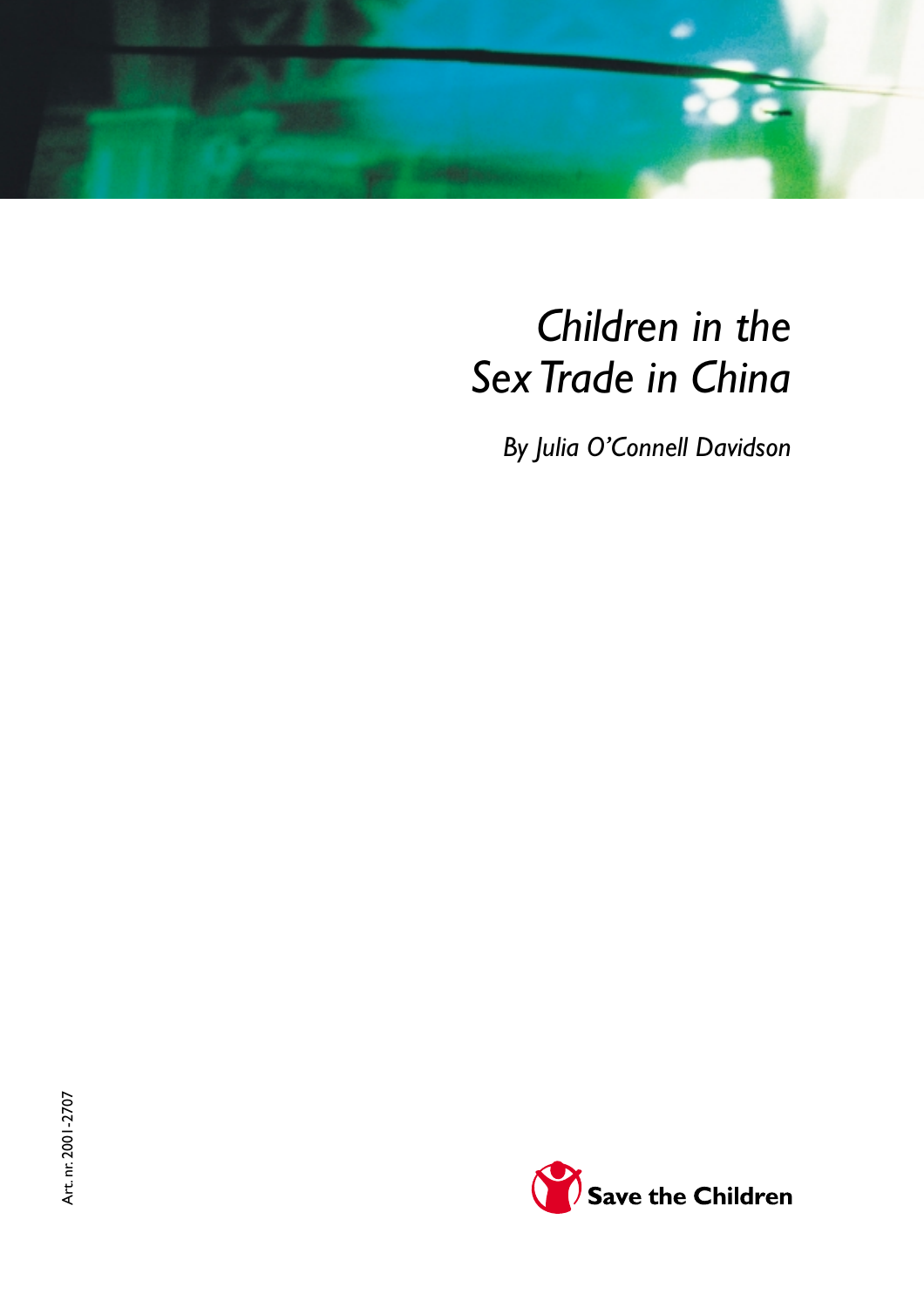Save the Children works for:

- A world which respects and values each child
- A world which listens to children and learns
- A world were all children have hope and opportunity

Save the Children fights for children's rights.

We deliver immediate and lasting improvements to children's lives worldwide.

This report is written by Julia O'Connell Davidson, School of Sociology and Social Policy at The University of Nottingham. (julia.o'connelldavidson@nottingham.ac.uk)

ISBN 91-89366-95-6 Code no: 2001-2707

© 2001 Save the Children Sweden

Author: Julia O'Connell Davidson Project leader: Ola Florin Production management: Ola Höiden Graphic Design: Petra Handin, Kapsyl Reklam Printed by: Partnerprint AB

Save the Children Sweden 107 88 Stockholm Phone: +46 8 698 90 20 Fax: +46 8 698 90 25 Internet: www.rb.se/bookshop E-mail: info@rb.se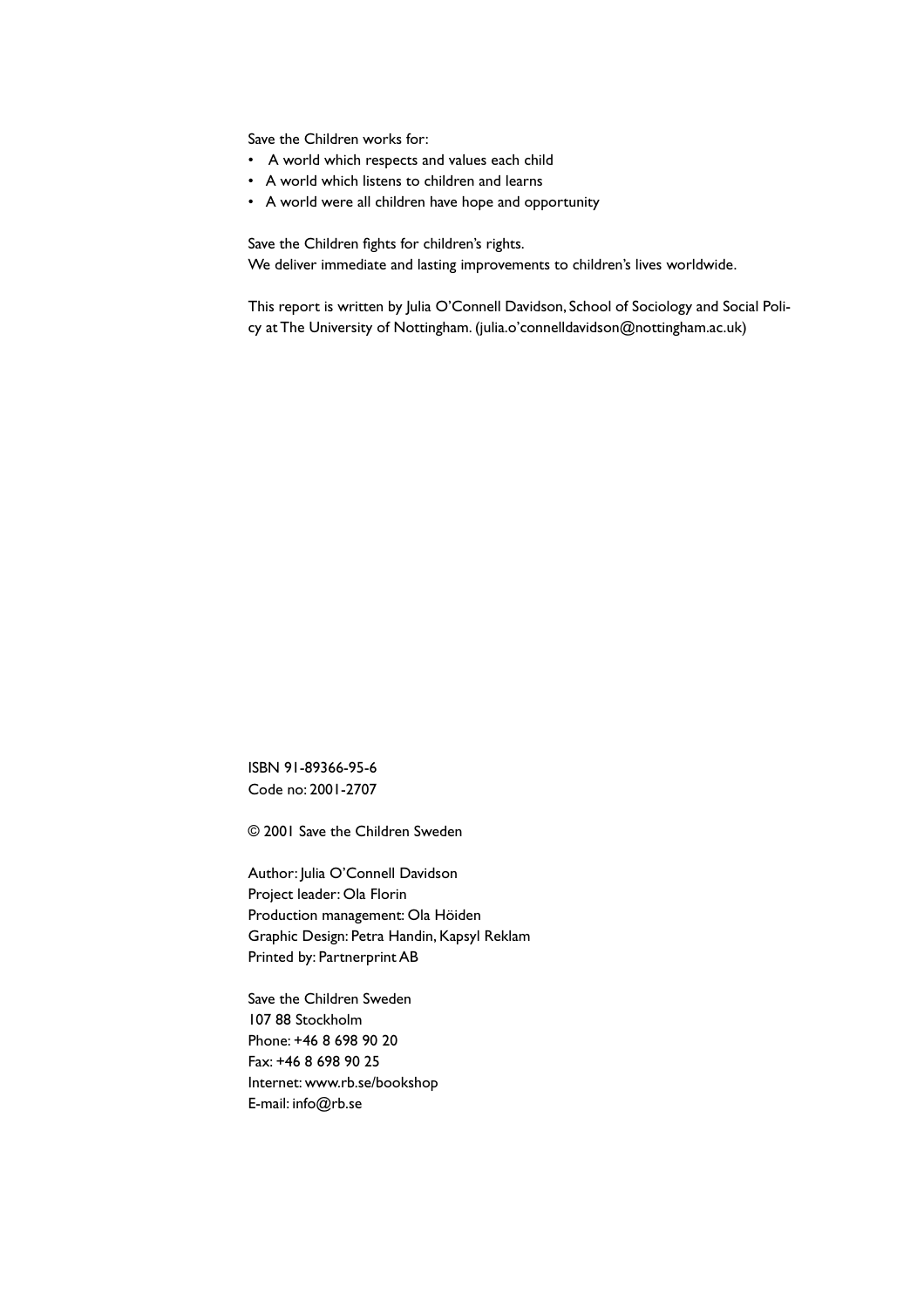### *Contents*

| Migratin, Human Rights, Children's Rights and Commercial Sex 9 |  |
|----------------------------------------------------------------|--|
|                                                                |  |
|                                                                |  |
|                                                                |  |
|                                                                |  |
|                                                                |  |
|                                                                |  |
|                                                                |  |
| Sustainable Economic Elternatives to Prostitution  30          |  |
|                                                                |  |
|                                                                |  |
|                                                                |  |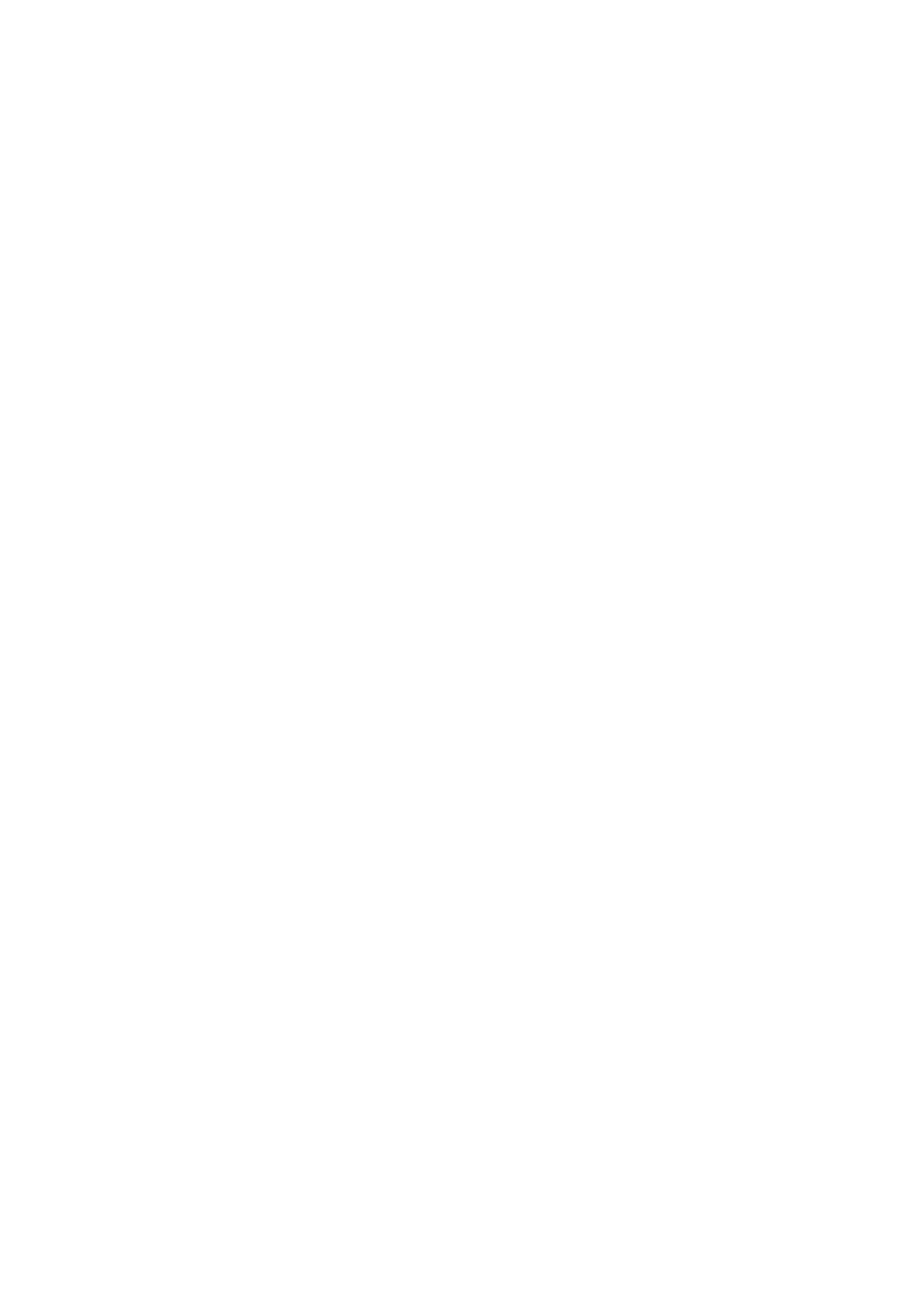### *Introduction*

In China, the market for commercial sex has grown rapidly over the past 20 years, and now represents a diverse economic sector in terms of the identity, earnings and conditions of its workforce. As in other parts of the world, there is an 'elite' within prostitution comprised of adult women (and some men) who work independently, make relatively good money and enjoy a fairly high level of control over the terms of the contracts they enter into with clients. Such women typically act as 'call girls' to a regular clientele of wealthy and powerful clients. There are also women who take on the role of 'second wife', sexually servicing one client over a long period of time, and charging him by the month (Hobson and Heung, 1998, Pan, 2000). Depending upon their skill, experience and connections, women who solicit independently from hotels used by foreign and successful Chinese businessmen can also earn good money, as can 'packaged women' who provide companionship and sexual services to businessmen throughout the course of a business trip (Pan, 2000, p104). On the lower rungs of the prostitution hierarchy in terms of earnings, conditions and vulnerability to arrest are street-workers servicing working-class clients, and women and girls who enter, or are coerced into a variety of different forms of contractual relations both with third party employers and with clients. They work from a range of settings, including restaurants, hotels, karaoke bars, and beauty shops and hair salons.

Employment relations, working conditions and earnings within prostitution are also subject to regional variation. In the relatively affluent and economically developed coastal regions of the South East, conditions are typically better than in poorer Northern or South Western provinces:

*In the South, sex workers mostly work in big cities. They can move freely among hotels, restaurants and hair salons. Though some of them work under a Madam, the Madam only takes 15%–30% of their incomes for the most. Sex workers will not be scolded, beaten or confined. In the North, sex workers concentrate in small communities like small restaurants and small hotels along the highways. Since they cannot move easily and have nowhere to go, they are dependent on and always controlled by the employers or confined by the pimps. In some cases, the pimps may even take away all the money from the sex workers.* 

(Zi Teng, 2000, p11)

The market for commercial sex in Hong Kong is even more highly developed and diverse than that in Mainland China. There are nightclubs and go-go bars that cater mostly to demand from Western businessmen, seafarers and tourists, as well as hostess clubs serving demand from wealthy Hong Kongers and Asian businessmen and tourists. 'High class' prostitutes work through escort agencies or independently from their own apartments. At the cheaper end of the market is massage parlour and street prostitution, and prostitutes can also be found soliciting from a variety of other settings, including karaoke bars and restaurants.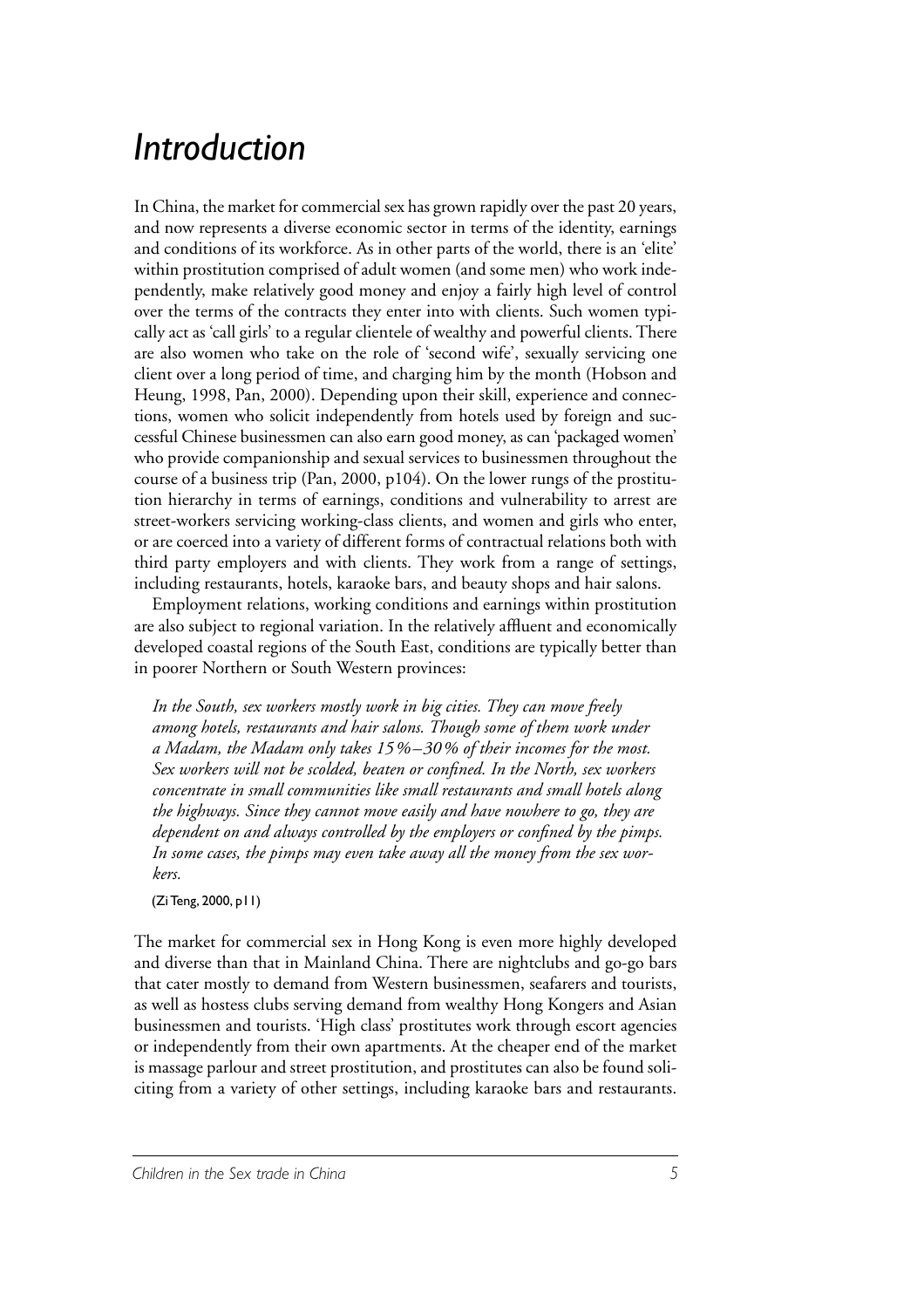There are hierarchies within different types of prostitution, making it impossible to generalise about the earnings and conditions of *all* street-workers, or *all* those who work in nightclubs. In both Mainland China and Hong Kong, a high percentage of those working in prostitution are migrants. Again, however, we cannot generalise about the condition of *all* migrant sex workers, for there are also divisions between and among sex workers of different nationalities. In Mainland China, for example, Russian sex workers are able to command higher earnings than indigenous prostitutes, while Vietnamese and Myanmar prostitutes tend to earn less than their Chinese counterparts. In Hong Kong, a Thai or Filipino woman who enters the territory legally with a contract to work as an 'entertainer' in a go-go bar may be able to earn more from prostitution than a Mainland Chinese woman who enters Hong Kong illegally to work in street prostitution.

Analysis of official data on arrests of prostitutes and their clients in Mainland China suggests that between 1982 and 1997, some 2 million cases related to prostitution were processed by the Public Security Department (Pan, 2000, p102). Since this figure refers only to those who have been arrested for prostitutionrelated offences, it can tell us little about the actual scale of the sex industry in China. It is harder still to estimate the numbers of children – defined as persons under the age of 18 – who are involved in the sex trade in China. Even where official data on prostitution-related offences are made available, they are not broken down by age, while statistics on sexual crimes perpetrated against children do not show whether the victim worked in prostitution. So, for instance, it is known that arrests for the crime of 'fornication with underage girl' (the age of sexual consent being 14) rose dramatically between 1979 and 1987, and that in 1985, 1986 and 1987, a total of almost 30,000 people were charged with this crime (Li, 1999). We do not know, however, whether these crimes were linked to the expansion of the commercial sex industry that was taking place during the same period.

It is notoriously difficult to produce reliable statistics on the numbers of children involved in the sex trade, and estimates of the scale of child prostitution in any given country or region provided by governmental agencies and Non-Governmental Organisations (NGOs) often vary widely. It is therefore impossible to advance reliable numerical claims about the commercial sexual exploitation of children (CSEC) in China. However, there are good reasons to believe that persons below, as well as above, the age of 18 are present in China's booming sex trade. To begin with, 1980s statistics on juvenile crime show that a very high proportion of teenage girls dealt with by the Juvenile Delinquent Correction Institution were charged with 'sexual crimes and mistakes'. In three cities surveyed, '95 percent of the female delinquents, some as young as 12 years, were charged with sexual violations' (Ruan and Lau, 1997, p11), and it seems highly likely that many of these 'violations' would have involved prostitution offences. Furthermore, whilst 1990s data on a sample of 724 females imprisoned in Sichuan for prostitution offences revealed that they ranged in age between 19 and 41, with a median age of 22.7 years, data on 626 prostitutes seeking STD Clinic services in Sichuan revealed modal age ranges between 14 and 24 years (Gil et al, 1996,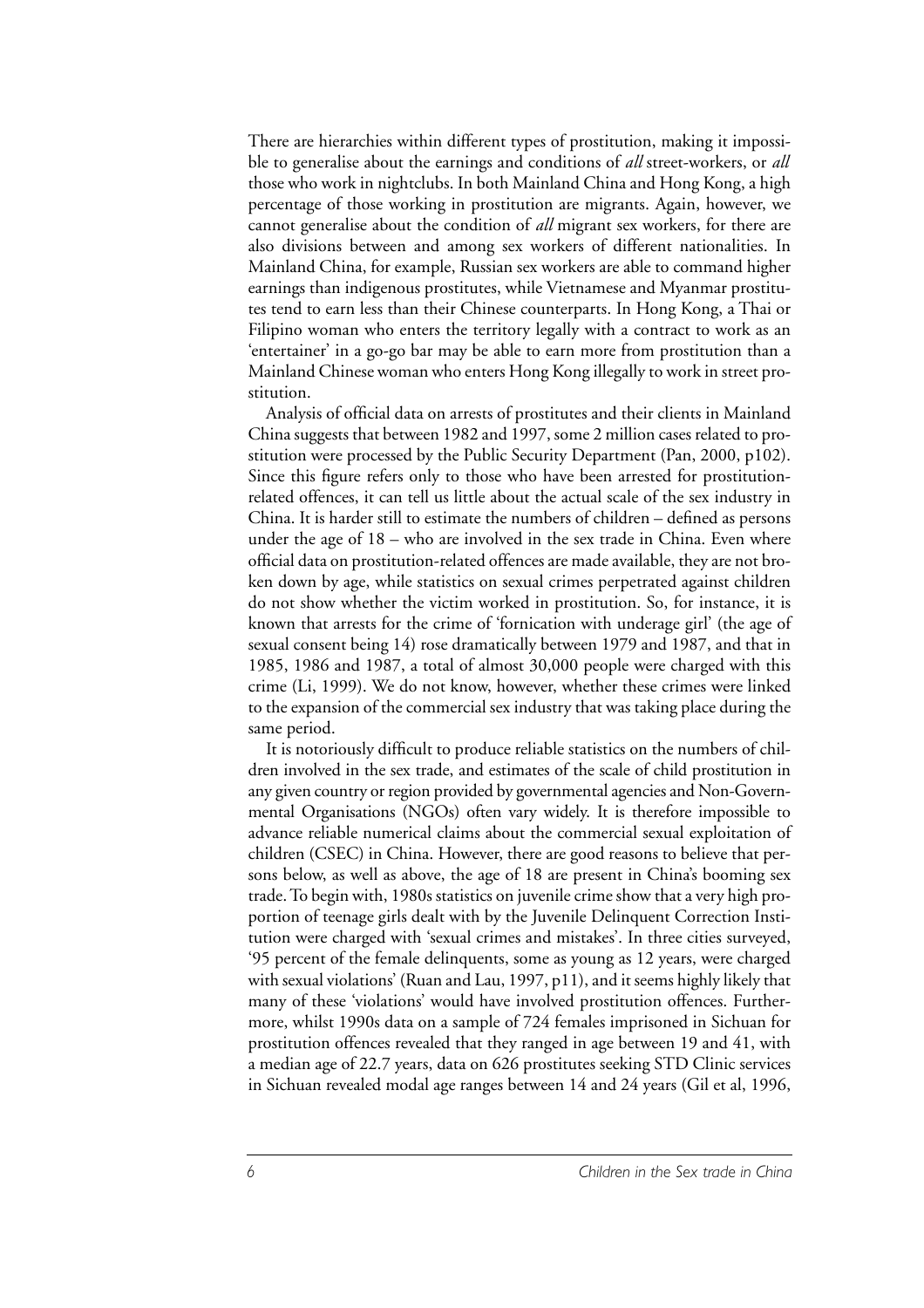p144–5). Next we should note that some of those Mainland Chinese women working in prostitution in Macau and Hong Kong and sex workers in Mainland China who have participated in various research projects report having entered prostitution at the age of 16 or 17 (Zi Teng, 2000 and Yim, 2000). Journalists have also reported on the presence of minors in prostitution in China (for instance, Manns 1995, South China Morning Post 1995, Mitchell 2001). Finally, NGOs, academics and journalists have consistently identified the Mekong sub-region (including China's Yunnan Province) as a site in which children are vulnerable to trafficking and other forms of commercial sexual exploitation (for instance, Ren, 1993, ECPAT 1998, Lim 1999, ESCAP 2000, McGregor 2001).

Notably absent from reports on CSEC in China is any suggestion that 'paedophilia' or the prostitution of pre-pubertal children represents a widespread problem. Here, as in most other countries of the world, it is unusual for adults to display a specific or fixed sexual interest in pre-pubertal children, and those whose preferred sexual objects are very young children are viewed as sexually deviant and morally reprehensible. This certainly does not mean that pre-pubertal children are safe from commercial sexual exploitation, but it does suggest that the segment of the commercial sex trade that caters to demand from such individuals is a small and largely concealed 'niche market' within the sex industry. Existing evidence on prostitution in contemporary China points to the conclusion that the vast majority of children affected by CSEC in China are postpubertal teenagers working within the mainstream sex industry and catering to demand from 'ordinary' clients who neither know nor care whether the prostitutes they use are above or below the age of 18.

This report is concerned with adolescent children's involvement in the mainstream sex trade and aims to highlight the following:

- Links between children's presence in China's commercial sex trade and the inequalities that exist between urban and rural dwellers, between more affluent and poorer provinces, between city residents and migrants (internal and international), between Han majority and ethnic minority groups, and between men and women;
- The need to understand CSEC in the context of migration and the general migrants' human rights situation in contemporary Asia;
- The significance of gender inequalities and socially endorsed beliefs about gender and sexuality for the demand-side of the commercial sex trade, including demand for the sexual services of those under the age of 18;
- The need to understand CSEC in the context of human rights issues affecting all those working in the commercial sex trade.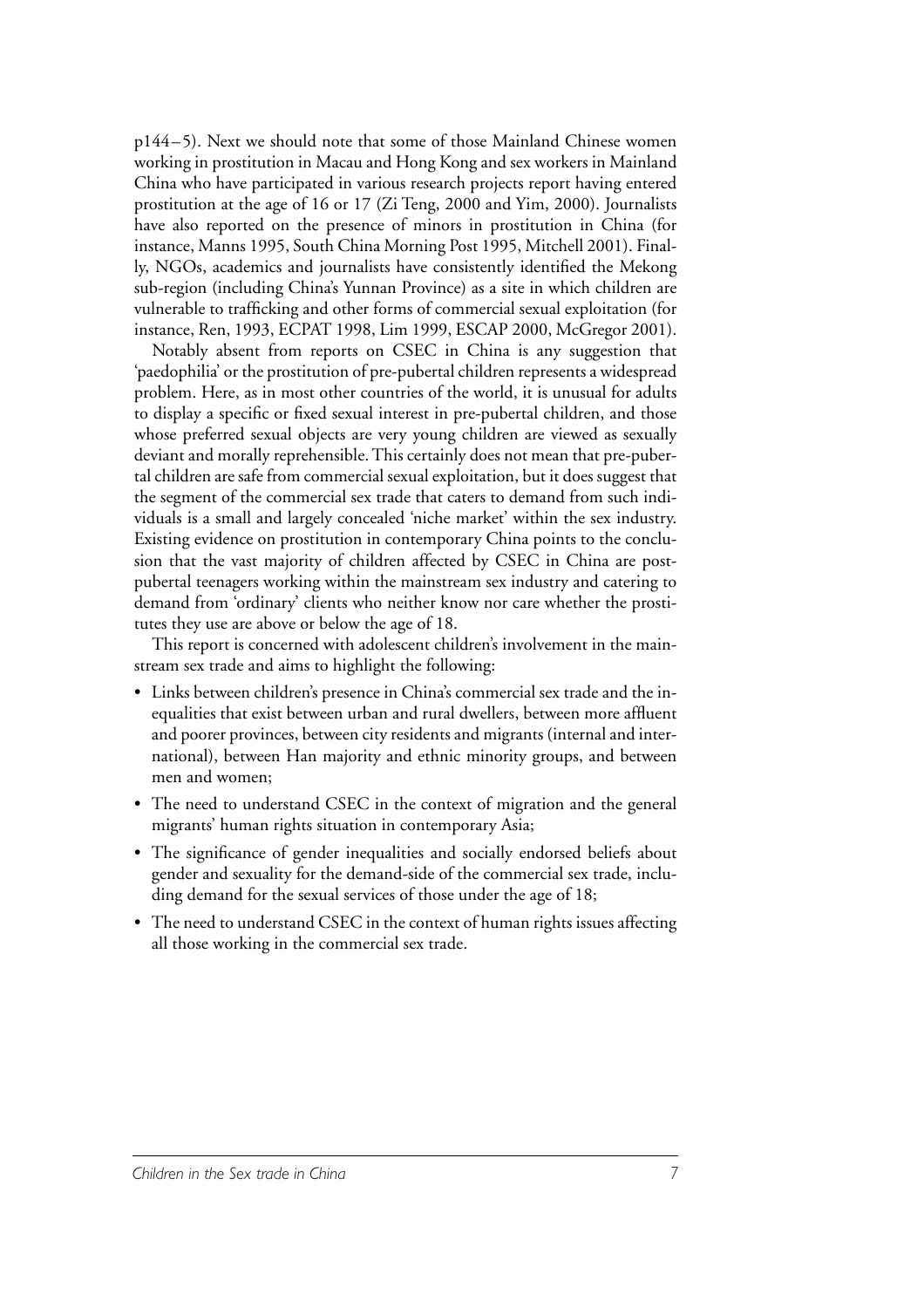#### *Methodological Note*

In the course of researching and writing a theme paper for the second World Congress Against the Commercial Sexual Exploitation of Children, I spent two weeks on a 'fact-finding' trip to Hong Kong and Yunnan Province. I was able to undertake some observational work in red light areas and brothels, and to speak briefly and through an interpreter to 12 sex workers (three of whom were aged under 18), and six third party organisers of the sex trade. I was also able to interview several other informants, including three clients, either through an interpreter or directly in the case of those who spoke English. The data this yielded can hardly be described as thorough, detailed or systematic, and in preparing this report, I have therefore relied heavily upon existing research literature and other secondary sources (as referenced throughout). More importantly, however, I am indebted to a number of academics and representatives of NGOs involved in outreach work and/or research on the commercial sex trade, including trafficking, in Hong Kong or mainland China, who very generously agreed to discuss their work with me.<sup>1</sup>

<sup>1</sup> Because trafficking and prostitution are sensitive political issues (particularly where local officials are believed to be involved either as users or financial beneficiaries), some researchers and members of NGOs I spoke to did not wish to be identified, and my debt to them must therefore go unacknowledged.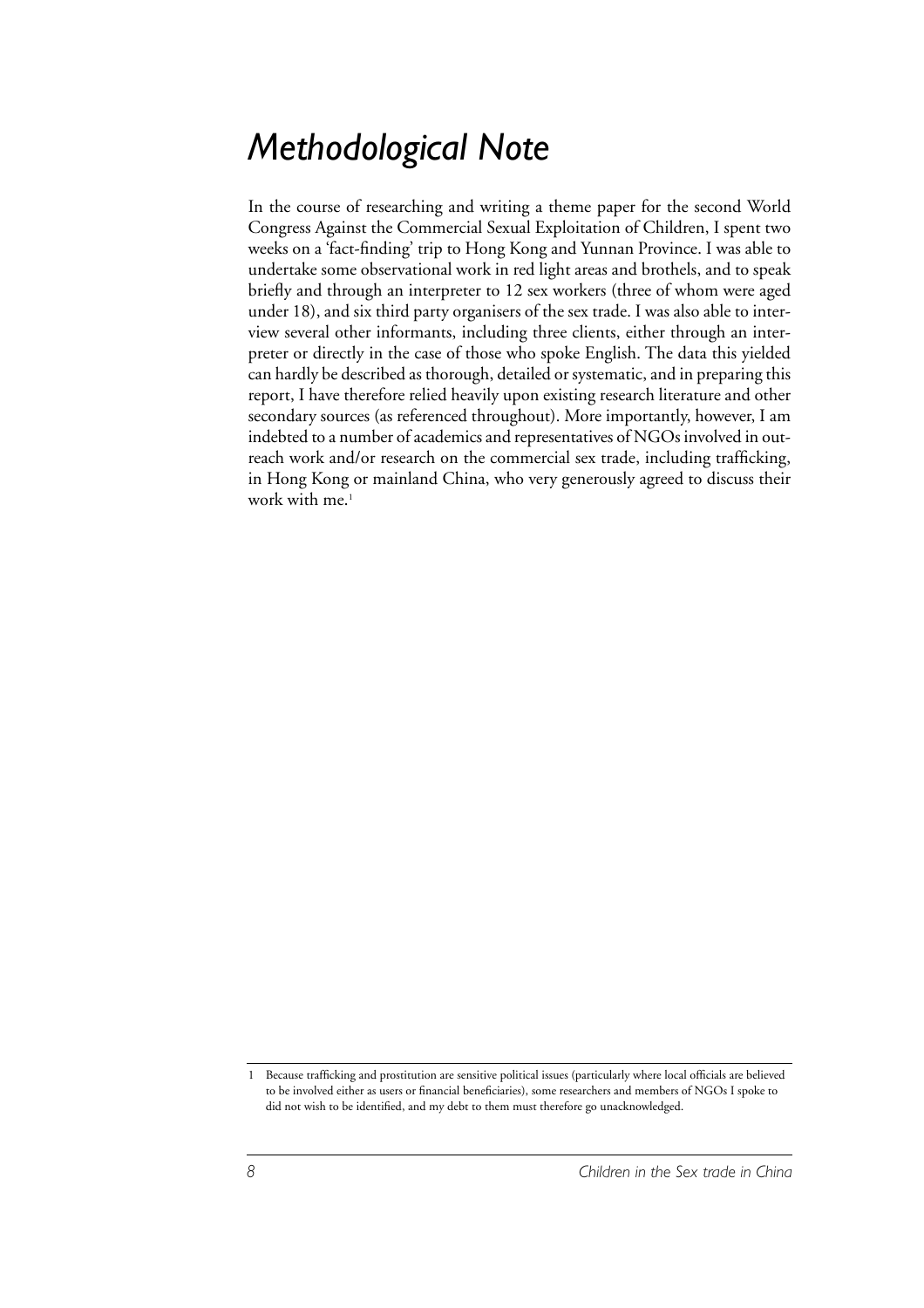# *Migration, Human Rights, Children's Rights and Commercial Sex*

*Chinese human rights abuses today are, in the main, quite different to those which predominated in the Maoist era…[They] are…less about heroic dissident voices being suppressed than about the desultory practices of the hooligans, pimps, prostitutes and unemployed being extinguished. Human rights abuse in China may be multifaceted, but the frequent and most serious cases invariably involve the stranger, the outsider, the vagrant or the wanderer. This is because the principal human rights story in China is a tale of movement: the movement of the society from one mode to another as it attempts to modernise, and the movement of the subalterns to the city as they attempt to gain a share of the wealth that modernisation brings.* 

#### (Dutton, 1998, p8)

Until the Asian economic crisis of the late 1990s, the pace of economic development in China and several other countries in the region was dramatic. It was also highly uneven, generating vast inequalities in terms of the living standards and life chances of those at hub of economic growth, and those at its margins. Average rural incomes in China remain less than half of that enjoyed by urban city dwellers, and earnings from agriculture continue to stagnate (AMC, 2000, p116). These inequalities have been a trigger for migration as people from rural areas seek to escape poverty, unemployment, and the bleak, unchanging routine of their daily lives by moving to more prosperous cities or countries. While holding out the promise of a better life (or in some cases, the only chance of life itself), migration can also expose people to a range of human rights violations. As the Asian Migrants Centre (2000, p5–6) notes:

*The general migrants' human rights situation in Asia in 1999 (and through the first half of 2000) remained peppered with serious abuses and violations. Irregular migration, trafficking and human smuggling remained among the worst forms of abuse. The Mekong region (Thailand, Cambodia, Laos, Vietnam, Burma) continued to be a major hub of trafficking and irregular migration – which have been compounded by the refugee problem… in Asia, violence against women and labor rights violations were common, even among documented workers… Receiving countries, who began to see nascent recovery from the previous years' economic recession turned their attentions in 1999 to migrant workers – through aggressive anti-migrant moves aimed at extracting greater value added from foreign workers at the expense of their human rights.*

It is often forgotten that such abuses and violations affect children as well as adults, and yet all over the world, the children of unskilled migrant workers typically face particular difficulties and disadvantages. If children's parents migrate,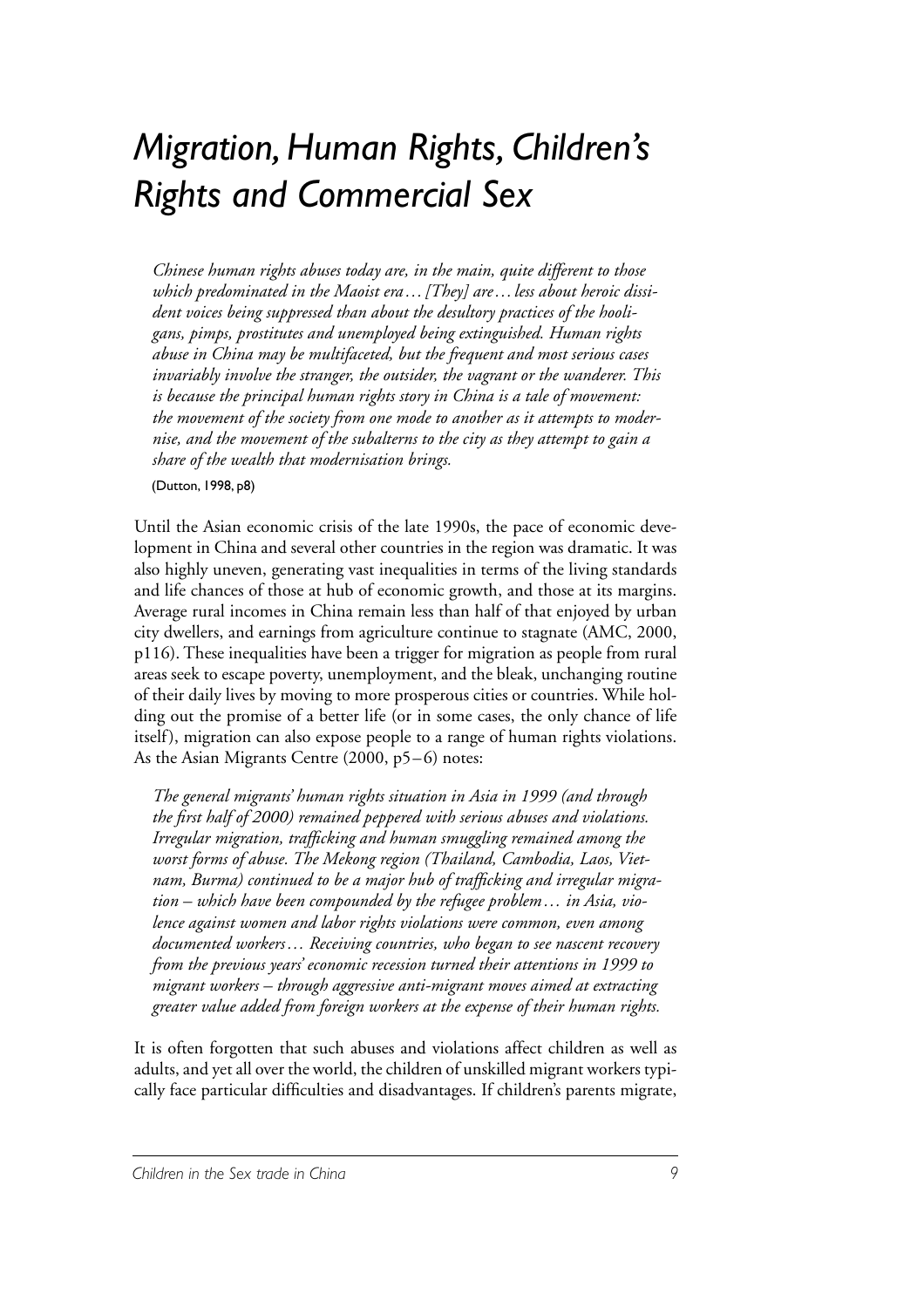then they must either remain behind (sometimes in circumstances that leave them at increased risk of various forms of abuse), or move with them. But when unskilled workers migrate across borders, they are rarely accorded full rights of citizenship by the host country, are sometimes subject to serious human rights' violations by the host state, and are often victims of racist or xenophobic hostility and discrimination by the host community. Migrants' children may be denied the social, educational and health services that are enjoyed by local children, and even if they are formally entitled to benefits such as schooling, they may find themselves seriously disadvantaged by racism/xenophobia on the part of teachers and peers.

In China, such problems affect internal migrants and their children, as well as migrants from other countries. It is estimated that there may be as many as 120 million internal migrants in China (AMC, 2000). This so-called 'floating population' is politically marginalised by the hukou system, 'under which each person in China is fixed to a place of residence and classified as either urban or rural' (AMC, 2000, p116). Those who leave their official place of residence in search of work without first obtaining all the required permits are at risk of arbitrary detention in 'Custody and Repatriation' (C&R) centres. An estimated two million persons pass through these centres each year, and, as in the immigration detention centres in other countries in the region that they resemble, conditions are generally very poor. There is…

*…insufficient food and water, bad sanitation and unchecked brutality, either from guards or "cell bosses" – fellow inmates given duties to "manage" other detainees. In all centers on which HRC [Human Rights in China] collected information, children were held together with adults… C&R represents the ultimate enforcement arm of the hukou system. It is also one of a number of manifestations that demonstrate the fallacy of the claim that the system is essentially defunct.* 

(AMC, 2000, p120)

Meanwhile, the children of internal migrants who do manage to settle in cities are often educationally disadvantaged:

*In 1998, the Central government finally acknowledged the fact that large numbers of children of migrant workers were missing out on education because urban schools either refused to admit them or charged prohibitive fees. But the regulations it passed that year merely stated that migrant children should not be excluded from school; these regulations failed to address the problem of fees being set at levels that are completely unaffordable for students whose hukou is not registered in the city in question* 

(AMC, 2000, p120).

We should also remember that children, as well as adults, may be subject to pressures to migrate. Very few of the world's children are able to remain entirely economically inactive until the age of 18. Even in extremely affluent countries,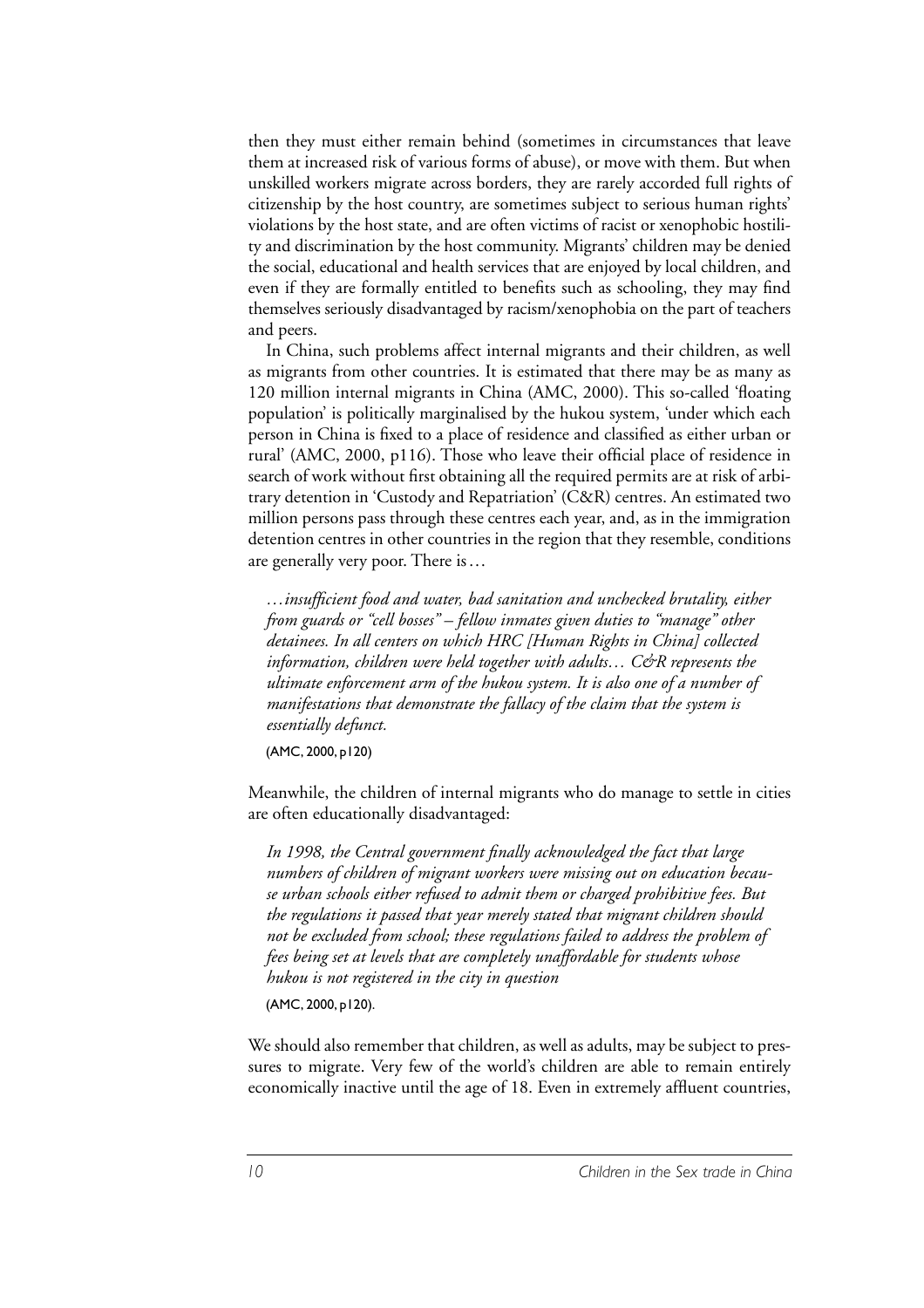it is only a privileged minority of children who can depend on their parents to meet their every economic need and want until they are no longer legally minors. Children from families that are struggling to subsist certainly cannot and do not expect this luxury. Nor do children who are brought up in impoverished rural areas always simply resign themselves to poverty and its attendant privations until the morning of their 18th birthday. Teenagers, and sometimes even younger children, have aspirations and dreams, often also a sense of responsibility towards their families, and are capable of actively seeking work. Persons under the age of 18 are not sheltered from poverty, discrimination and disadvantage simply by virtue of being constructed as "children" in international laws and conventions. Nor are they passive, incompetent and incapable of independent thought and action until the moment they legally come of age. It therefore follows that migratory pressures can operate directly on children.

The sex industry is a major receptor of female migrants – aged both below and above 18 – in a number of countries in South East Asia. Most have followed one of three routes into prostitution:

- Some have migrated in search of other forms of work, but have been unable to find jobs, or to live on the wages from other work. They thus become vulnerable to pressure from others to enter the sex industry, or to making a decision to engage in sex work;
- Some have been tricked and trafficked into the sex trade when they sought to migrate for factory, farm, restaurant, hotel or domestic work;
- Some have chosen to migrate into sex work because it 'is more highly rewarded than any occupation available to uneducated (and – in present conditions – even many educated women)' (Fiengold, 1998).
- The following sections sketch out the involvement of three different groups of children in the sex trade: internal migrants in China; Yunnan girls in prostitution in Thailand; Vietnamese girls in prostitution in Yunnan.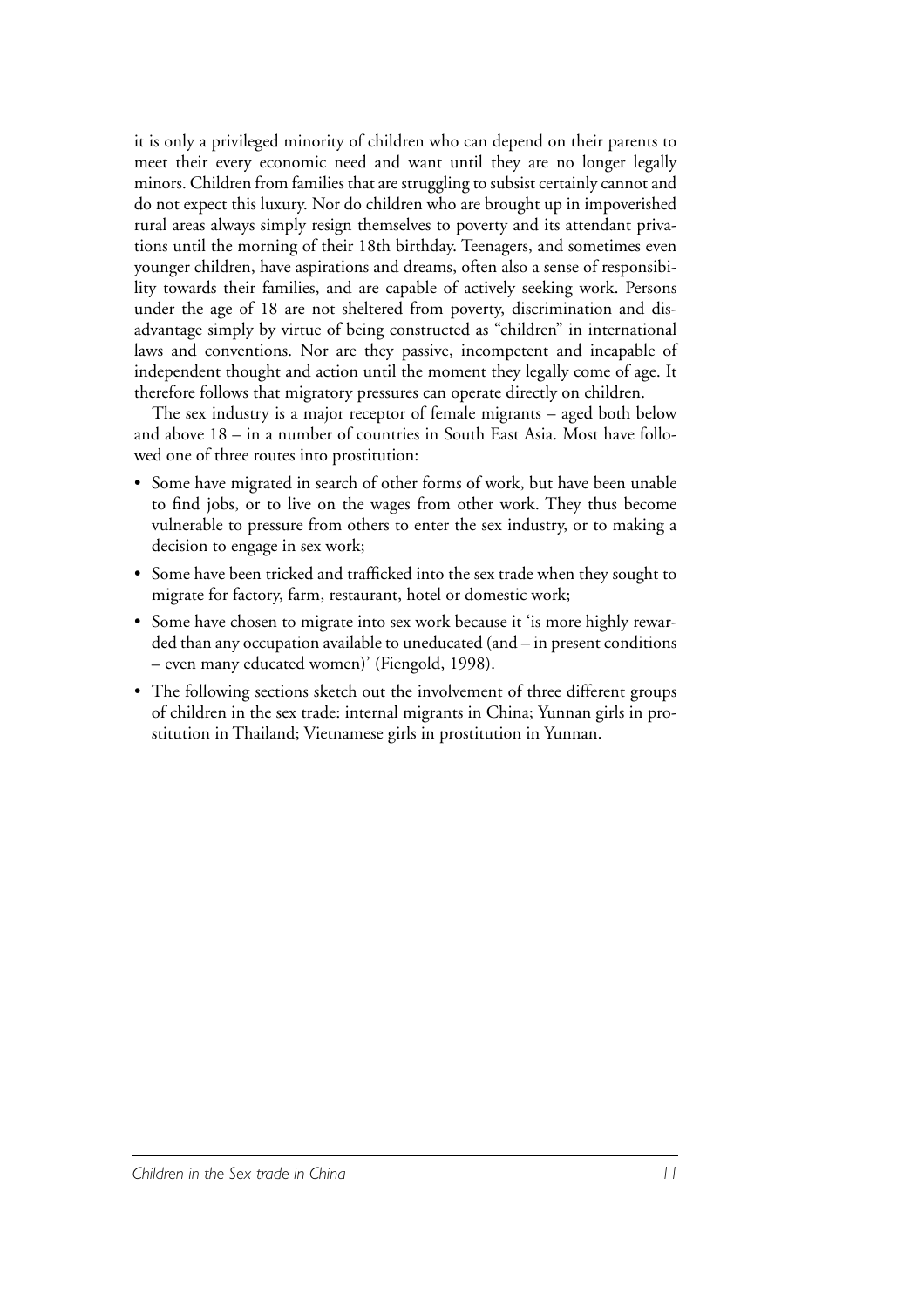### *In Search of Work*

The scale of internal migration in China is phenomenal. Special Enterprise Zones (SEZs), which hold out the promise of factory work paying two-to-three times the average rural wage have attracted vast numbers of migrants. For example:

*In 1979, the year before Shenzhen was declared a SEZ, it was a small border town with a population of less than 40,000. Some 15 years later, Shenzhen has been transformed into a city with a population of some 3.7 million*  (Hobson and Heung, 1998, p136).

Employers looking for cheap, green and compliant labour invariably favour a female workforce, and this has certainly been the case in the SEZs. In Shenzhen, 'working sisters' account for more than half the migrant labour force and outnumber the local population. Most live and work in extremely poor conditions. Many do not have official permission to be in Shenzhen, and 'This has sometimes made getting official employment difficult. Furthermore, there is considerable pressure to remit money to their families in the rural areas they came from' (Hobson and Heung, 1998, p137). Unsurprisingly, the sex trade in Shenzhen developed rapidly, as many rural migrant women and girls turned to prostitution, serving demand from the large number of Hong Kong and international visitors, as well as local and migrant men.

The same patterns are found in urban centres outside the SEZs. The following account of one girl's path into sex work illustrates how children, as well as women, can be affected by the structural factors that underpin the supply-side of China's sex industry:

*I worked in a porcelain tile factory in my village in Hunan. According to China's Labour Law, workers under 16 are defined as child workers. I started work when I was 13 because our house collapsed after heavy rain. The houses in my village are over 100 years old, and collapse easily. I became a child worker because the economic situation in my family was very bad after the house collapsed, so I decided to stop attending school and look for work. I worked in the factory for two years. In the factory I earned Rmb300 per month at the very most. When I was 15, a friend told me I could earn up to Rmb10,000 per month, so I decided to leave home… I worked in Changsha [capital of Hunan] in a salon… Every job is worth Rmb200, and I have to pay Rmb50 of this to the employer… I did this job for six months. I met a boyfriend, but he cheated me. I was so disappointed that I went home and stayed there for one year. But the economic situation there did not improve, so I decided to leave again.* 

(Zi Teng, 2001, p2)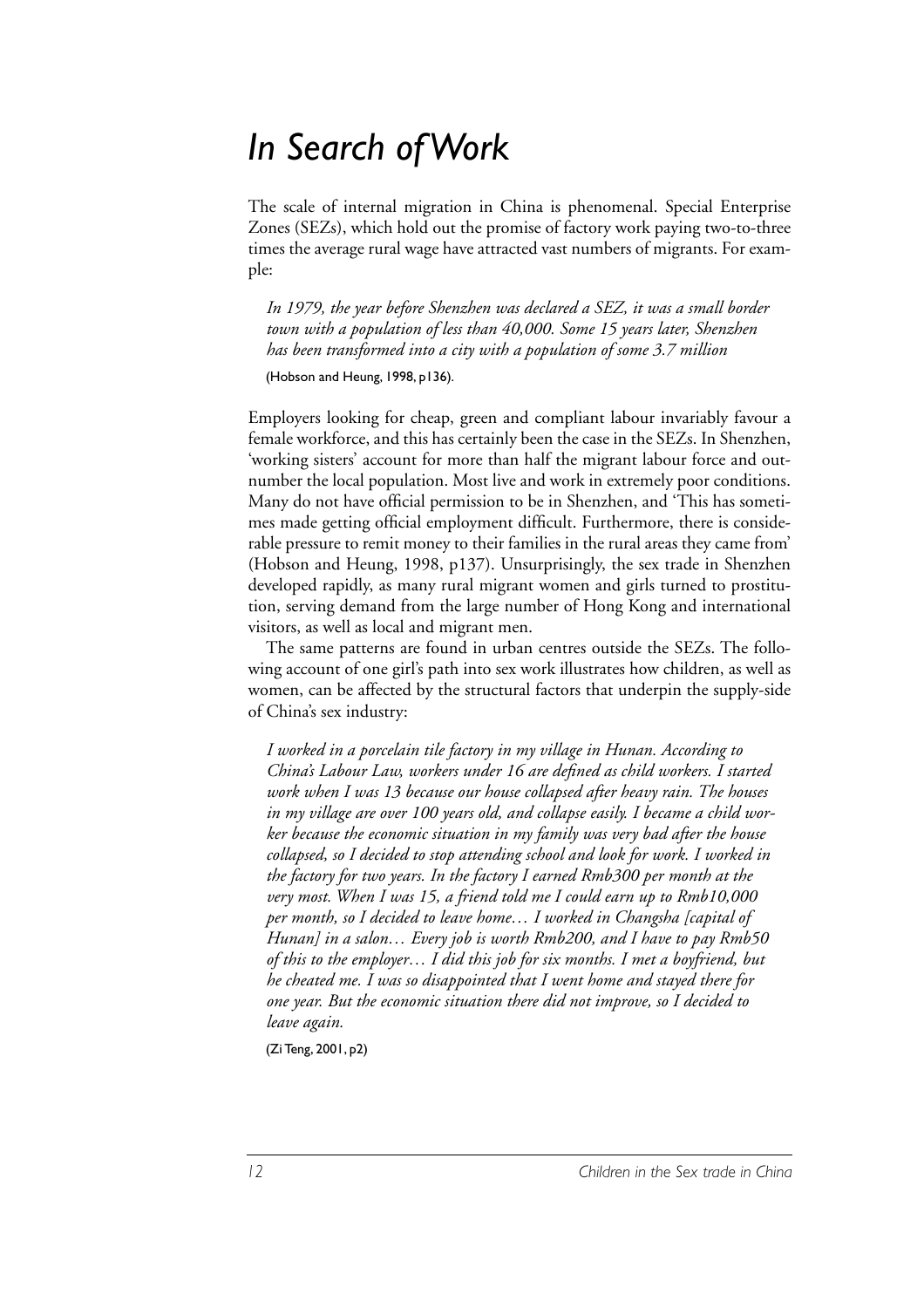The girl then worked in prostitution in Zhuhai, and at the time of the interview was applying for a visa to go to Macao, where earnings from sex work are reputed to be higher. She hoped to earn Rmb150,000 and then return home. This 'career' trajectory – migrating first to prostitute in an urban centre and then further afield - appears to be fairly common. Large numbers of Mainlanders are reported to work in street prostitution in Hong Kong, and in a variety of forms of sex work in Macao, many of whom have prior experience of prostitution on the Mainland. NGOs and academics working on prostitution-related issues in Hong Kong believe that some Mainland sex workers in the territory are below the age of 18.

On the basis of groundbreaking research on the social organisation of prostitution in China, Pan Suiming concludes that a young rural woman is more likely to enter into sex work if…

*…she lacks a social network which can help her to depart from her hometown, wait for a job, or to become a factory labourer; if she has already lost her virginity, has been abandoned by her boyfriend, or is divorced; meets a mother or a hen head [third party organisers of the sex trade] or has a friend who is already a sex worker.* 

(Pan, 2001)

It has already been observed that internal migrants in China, especially those without the necessary permits, constitute a socially marginalized and politically disenfranchised group. Migrant women and girls who end up in sex work represent a still more vulnerable and excluded population, for Chinese prostitution law is extremely harsh and punitive. Among the first social measures introduced by Chinese Communists when they took power in 1949 were those designed to suppress prostitution:

*Less than eight weeks after the founding of the People's Republic of China on October 1, 1949, more than 2,000 Beijing policemen raided and closed all 224 of the city's brothels, arresting 1,286 prostitutes and 424 owners, procurers, and pimps. Other cities soon followed suit. In Shanghai, China's most populous city, there were 5,333 arrests of prostitutes between 1950 and 1955.* (Ruan and Lau, 1997, p12).

Legislation banning prostitution was introduced in October 1957, and in 1979, penalties against third parties who coerce women or girls into prostitution were increased to a fixed term of imprisonment of three to ten years under the Criminal Law of the People's Republic of China. During a particularly harsh crackdown on prostitution in the late 1980s and early 1990s, the death sentence was given to a number of pimps and brothel owners. Female prostitutes also risked serious punishment. Those who were caught 'were put into rehabilitation camps for two to three years, and had the fact of their prostitution recorded in their identification papers' (Bulbeck, 1994, p99). In 1991 alone, some 30,000 prostitutes were sent to forced labour camps (Ruan and Lau, 1997, p13). Even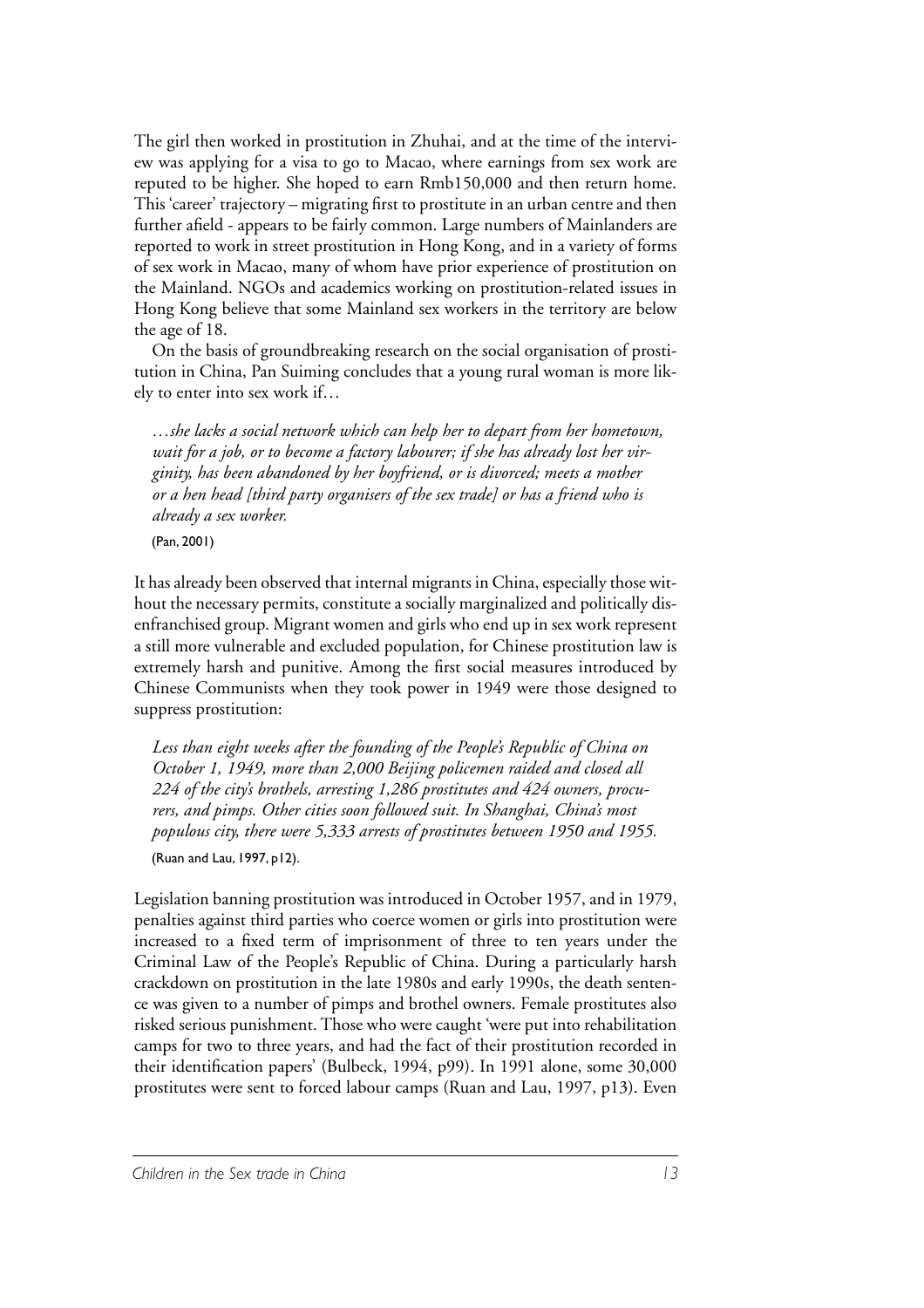clients are not immune from prosecution, although the penalty paid by men caught paying for sex is generally far lighter than that paid by women and girls selling sex.

Ruan and Lau (1997, p12) note that 'Between January 1986 and July 1987, 18 prison camps for prostitutes were opened, and by December the number of camps had more than tripled to 62', and yet the heavy legal penalties against both female prostitutes and third party beneficiaries of prostitution did not prevent a massive expansion in the sex trade. The burgeoning demand for commercial sex has been readily met largely because the sex industry offers unparalleled opportunities for earnings (whether as prostitutes, pimps or procurers) to those who are unskilled, poorly educated, and/or socially and economically marginalized. As the market for commercial sex develops, other third parties can make healthy profits from organising prostitution on a larger scale or recruiting/trafficking women and girls into prostitution, while corrupt local officials and law enforcement agents can benefit from bribes and other pay-offs (Manns, 1995, Mitchell, 2001, Pan, 2001). Perhaps more important as regards understanding local officials and law enforcers' propensity to approach the expanding commercial sex trade with 'one eye open, one eye shut' is the widespread assumption that sexual exploitation, like other social problems, is a necessary cost of economic development.2 Prostitution is often viewed as part and parcel of an investment-friendly business environment. Local government officials are therefore reluctant to stamp it out entirely, and instead intersperse periods of repression and periods of tolerance, and/or combine tolerance of certain forms of prostitution with repression of others.

<sup>2</sup> Many academics and Government officials in China believe that economic development can and should be pursued at any price, since all social costs and problems associated with development will disappear when China is rich. This is a legacy of Deng Xiao-ping's insistence that 'Development is the hard-core truth'.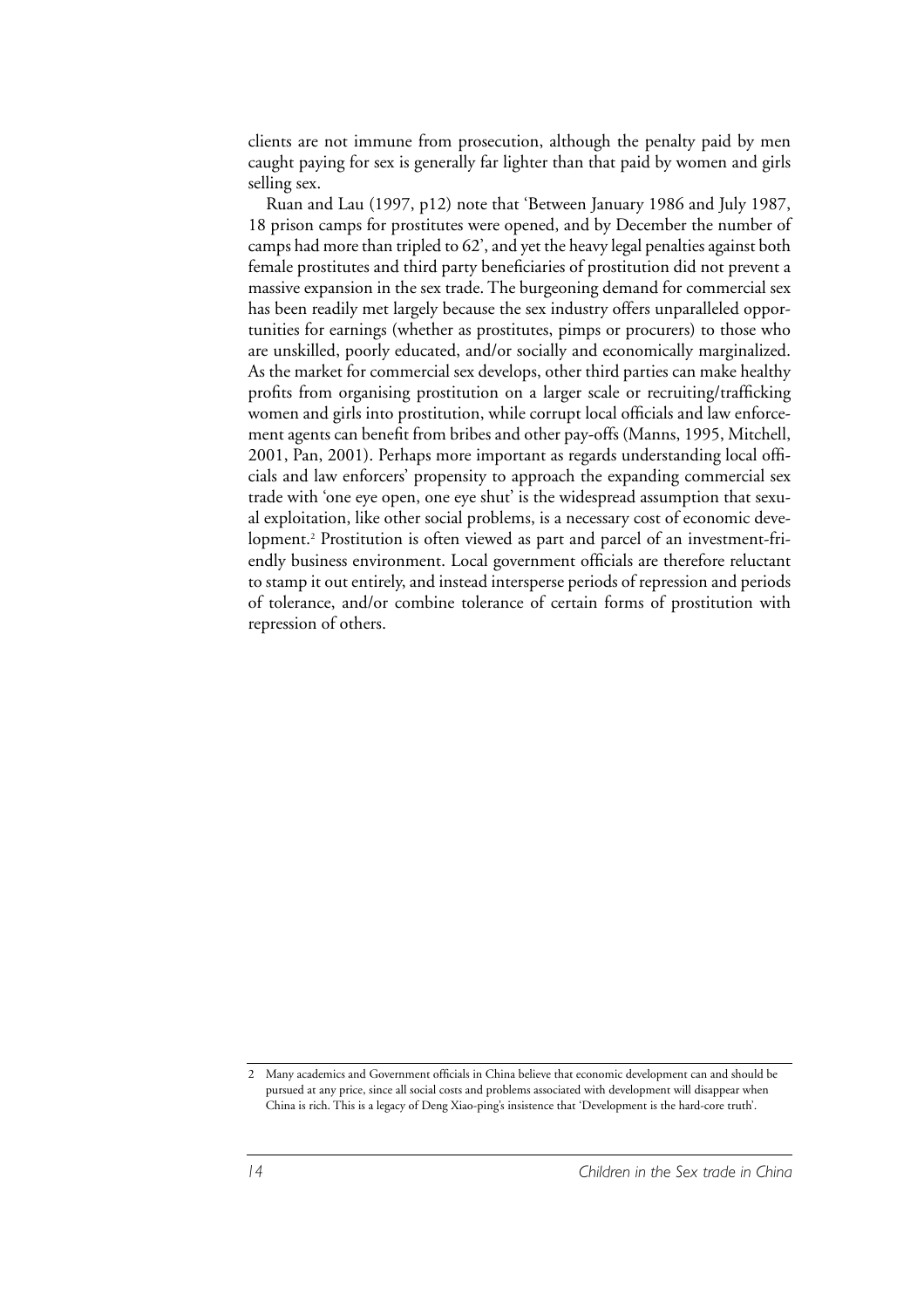#### *From Yunnan to Thailand*

Yunnan is China's eighth largest province, covering a land area of 394,000 square kilometres in the southwest of the country. It has a population of around 40.9 million, of whom 33.2 percent belong to ethnic minority groups. 1996 figures showed that more than two thirds of Yunnan's population was rural, with around half its people employed in agriculture (ESCAP, 2000). Because agriculture is declining in importance, and because Yunnan is poor by comparison to many other Chinese provinces, there are strong pressures on the rural population, especially the young, to migrate to urban cities in Yunnan or more prosperous regions of China. Economic opportunities are also greater in some near-by countries (most notably Thailand), and as a result there is also some cross-border out-migration from Yunnan.

Migration of this type impacts on those who remain behind in rural villages, as well as those who leave. Though some migrants from rural villages end up unemployed or working in jobs that are so poorly paid that they are barely able to subsist on their earnings, others are able to remit part of their wages back to relatives. Furthermore, some migrants are in a position to buy consumer goods that their fellow villagers are unable to afford, and/or pay return visits with stories about the glamour and excitement of life beyond the village. In these and other ways, migration can spark changes in the attitudes and aspirations of those living in even the most remote rural communities, thereby increasing the likelihood that others from the same village will seek a way in which to migrate. Domestic violence and family breakdown can act as additional pressures on women and children to migrate. One study that involved interview research with 23 sexually exploited children in Yunnan found that their entry into the commercial sex trade was precipitated by a combination of factors:

*All the girls had strained relations with their parents, a low level of education, lack of employment opportunities and, for some girls, prior sexual abuse. The second set of reasons concerned their family and community life. The parents were often separated or divorced, had a low educational level, and were poor.* (ESCAP, 2000, p53)

Although there are a few known cases in which children have been abducted by armed men and taken to work in brothel prostitution in Thailand, the researchers I spoke to explained that third parties do not usually use force to recruit women and girls into the sex industry. Rural young women and girls, especially ethnic minority women and girls from remote villages, are generally eager to migrate not simply because they need employment and there are no jobs for them in the countryside, but also because the idea of travelling beyond the narrow confines of their village to discover life in some far-off city holds a good deal of charm for them. Providing children are aged over 15 or 16, their parents are also usually keen for them to find paid employment, and so happy for them to migrate to work in a hotel or factory. This makes it easy for third parties to trick young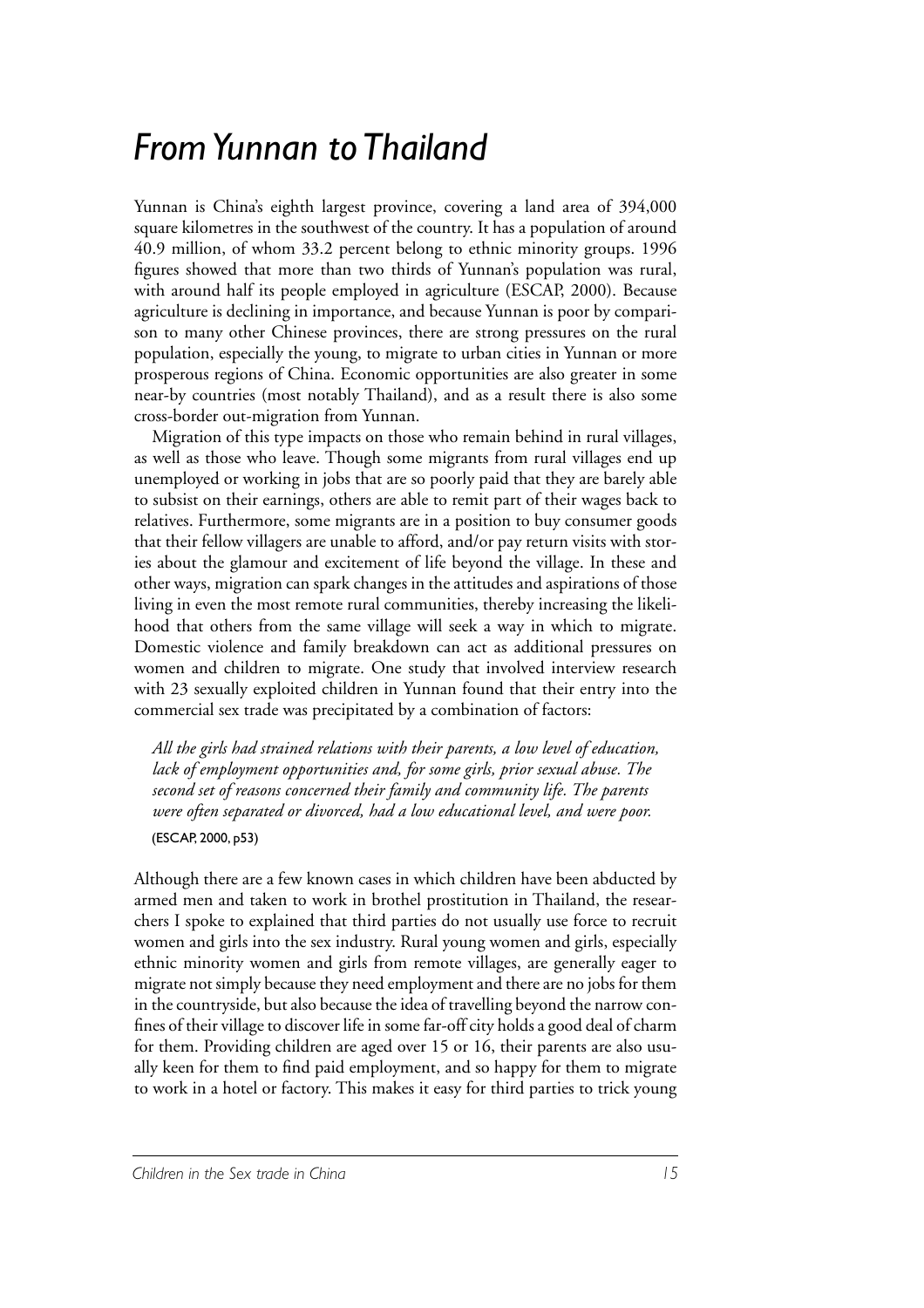women and girls into prostitution by promising them well paid work in restaurants, hotels or factories in Thailand, then putting them to work in a brothel once they have been transported away from their home village. There is a limit to how many women and children from any given area can be lured into the sex industry in this way, however. Gradually, news of what has happened filters back to the villages concerned, and women, parents and children become more wary about recruiting agents' offers of lucrative 'employment'. This underlines the importance of various awareness-raising campaigns currently being organised by NGOs in Yunnan to inform villagers about the phenomenon of trafficking.

But the supply of labour for the sex industry does not rest entirely upon trickery, for it is also possible to openly recruit women and girls into prostitution. The recruiting agents sent by Thai brothel owners are often young women, originally from Yunnan, who have themselves worked in prostitution since they were teenagers. They return to their village or neighbouring villages with gold jewellery and modern clothing, and photographs (sometimes even videos) portraying an (idealised) vision of the life they enjoy in Thailand. Some may actively deceive village girls about earnings and conditions, but we must also recognise the fact that the earnings from prostitution can genuinely be very much higher than any other form of employment open to teenagers and young women. David Fiengold (1998) illustrates the point by citing a 1996 study of a sample of 23 Chinese and Burmese women working in the Thai sex industry. The women's 'average monthly income was 5,008 baht, of which they were able to send home 1,283 baht. In contrast, other occupations (domestics, etc.) earned 1,957 baht per month and were able to remit 563 baht' (see also Fiengold 2000).

Nor can we assume that all those who make the trek from Yunnan to Thailand are seduced into so doing by mendacious or manipulative recruiting agents. Many adults and children desperately want to get to Thailand because employment opportunities for unskilled workers (whether in farming, factories, hotels, domestic work or prostitution) are known to be greater there than in Yunnan. Unable to find their own way across Myanmar and into Thailand, such people will sometimes pay a third party to guide them. The price for this service varies according to whether or not the Thai and Myanmar authorities are engaging in a clamp down on undocumented migration, and some guides may also ask for a cut of the earnings of those they help to migrate.<sup>3</sup>

Whether tricked into prostitution, deluded about the terms and conditions of their prostitution, or making a rational, if desperate, choice to prostitute in Thailand, there is much evidence to suggest that ethnic minority women and

<sup>3</sup> There is also an internal market in women and girls in China, this time one in which they are traded as brides, rather than into the commercial sex industry. A number of Northern provinces have witnessed high levels of female out-migration, with young women leaving rural areas to work in factories in more industrially developed South Eastern provinces. This has made it increasingly difficult for men in some Northern areas – even those who enjoy relatively comfortable financial circumstance - to find wives. A number of enterprising third parties have responded to this demand, recruiting women and girls from South Western provinces such as Yunnan, and moving them to the relatively richer North to marry. Again, this trade sometimes involves deception or force, but in other cases, the middle-agent is meeting a demand from both sides, for there are many women and girls who are attracted to the idea of marriage to a Northerner. Indeed, to marry a local man and remain one's whole life in the same village is increasingly viewed as a sign of personal inadequacy or incompetence.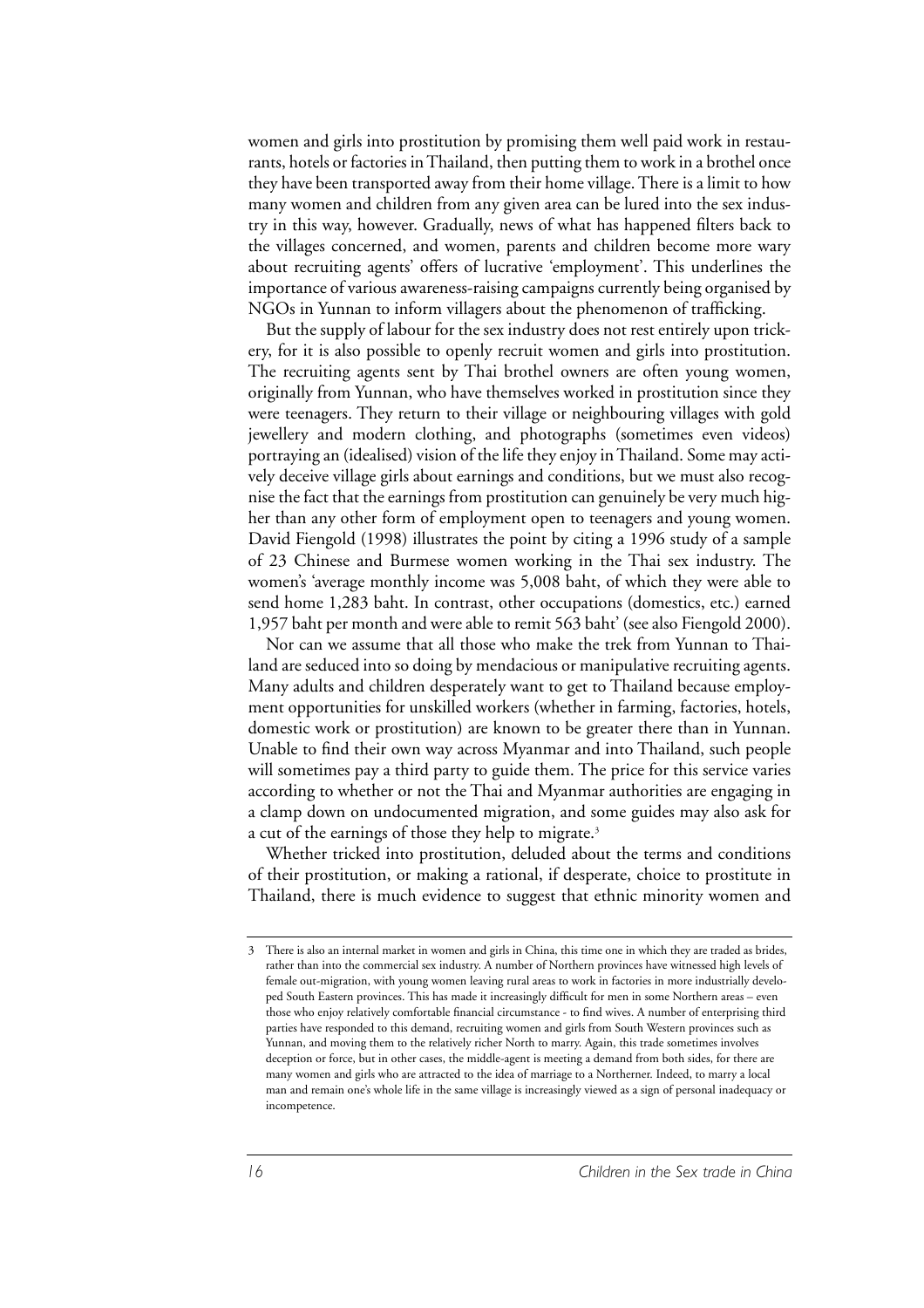girls from the hills of Thailand and Myanmar, as well as Yunnan, occupy an especially disadvantaged position within the Thai sex industry. They are predominantly found in establishments at the cheapest and most exploitative end of the commercial sex market, they are amongst those least able to negotiate or enforce condom use within prostitute-client transactions, and consequently amongst those most at risk from HIV infection (Fiengold, 2000, Pyne, 1995). As the following section shows, Vietnamese women and girls who migrate and/or are trafficked into the sex trade in Yunnan are often vulnerable in the same ways and for the same reasons.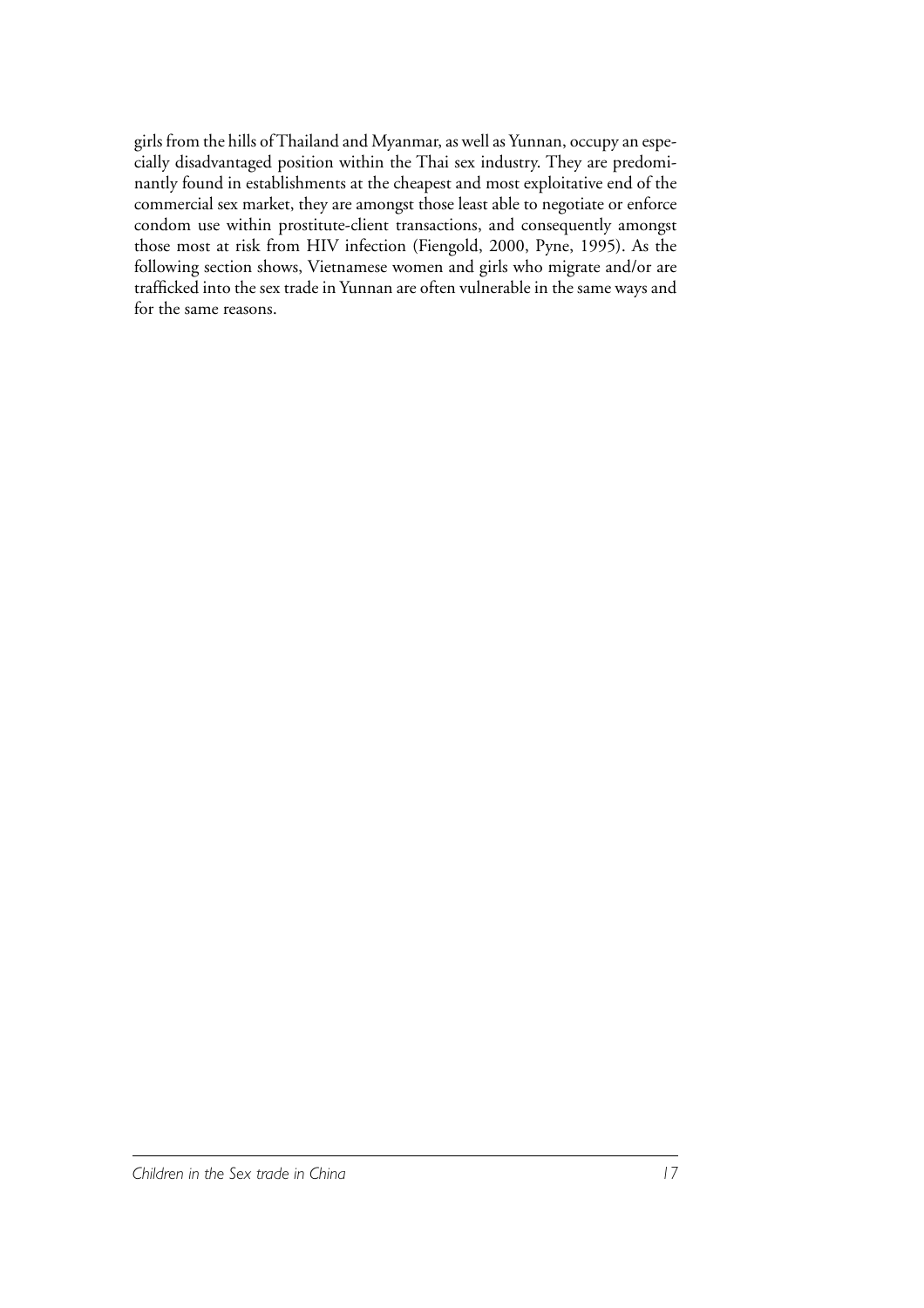#### *From Vietnam to Yunnan*

Yunnan has borders with Myanmar, the Lao People's Democratic Republic and Vietnam. In recent years, several towns along these borders have come to represent pockets of economic prosperity in what is otherwise an extremely poor region. It is the logging industry that chiefly accounts for the economic growth of towns on the Myanmar-China border, while towns on the Yunnan-Vietnam border have benefited from the many and various trading businesses that have developed since cross-border trade between China and Vietnam was re-established in 1989. 'Town X', the small town on the Vietnam-Yunnan border that I visited, was a case in point. When cross-border trading with Vietnam recommenced, frontier towns in Yunnan (also in Guanxi, the province to Yunnan's east) found that they suddenly attracted large numbers of businesspeople, traders and migrant workers from other parts of China and from Vietnam. A range of service trades grew up to meet demand from visitors and the newly affluent residents – drug dealing, gambling and prostitution were amongst the economic activities to develop in this new leisure and service sector (see Xie Guangmao, 2000). This in turn made frontier towns attractive to domestic tourists and tourists from neighbouring countries, the vast majority of whom are male tourists who visit in order to engage in prostitute-use and/or gambling.

In Town X, there are various different types of prostitution, but most prostitutes work from hair salons and beauty shops. Hair salon/beauty shop prostitution is a prominent feature of the sex industry that has developed in China. As Pan Sui-ming (2000, p111) notes, this form of prostitution is said to have originated in Japan, and then 'spread to Taiwan, Korea, Vietnam, then Hong Kong and finally the coastal areas of China… in the mid 80s'. Hair salons from which sexual services are sold are identifiable by the fact that they are poorly lit and equipped with only the most rudimentary tools for hair-dressing (Wei and Wang, 2000, p71).

The bulk of the commercial sex workers in Town X are Vietnamese women and girls, and they are to be found in two large Trade Centres in the town. These three story buildings each contain of some 40 or 50 small stores or booths. On the ground floor, most of the booths are rented by traders selling fruit, shoes, clothing, baskets, hats, hot food and so on. But some of the ground floor booths, and all those on the upper floors, are beauty shops or hair salons employing Vietnamese sex workers. These hair salons/brothels are Chinese owned, but mostly managed by a Vietnamese mamasan. The sex workers live on the premises, sleeping in small cramped quarters behind and above the booths, and cooking their food on camping stoves in the corridor in front of the booths. A few of them have babies or young children living with them in the same conditions.

The majority of Vietnamese sex workers we saw and spoke to were in their 20s, and some were in their 30s, but we did also find evidence that girls under the age of 18 are present in this form of prostitution. Observation is an inadequate means by which to determine a person's age, but amongst the 40 or so sex workers I was able to see clearly as I passed by their booths, I counted five who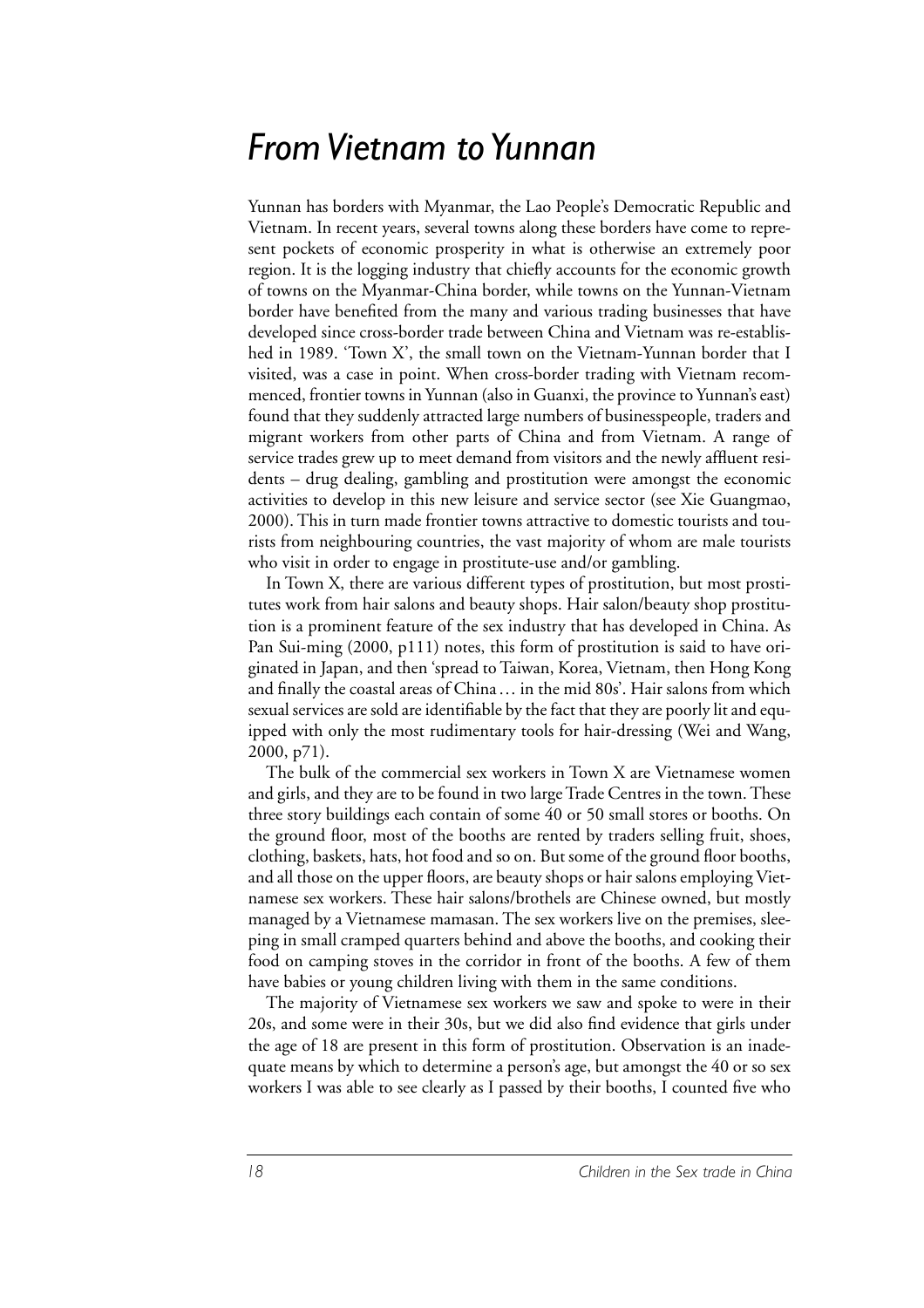appeared to me to be in their mid-teens, as well as several more who could have been either just below or just above 18. We stopped to talk to three girls who looked as though they were under-age. They told us that they were from Hanoi, and two of them admitted that they were only 16 years old. One of the 16-yearolds had been working in the Trade Centre for almost a year, in other words, since she was 15. The other had arrived in Town X only one month ago, and told us she was homesick and unhappy working in the salon. At another salon, we spoke to a girl who told us she was 17 and that she too had been working in the Trade Centre for nearly a year.

My brief and superficial tour of the Trade Centres suggested that the Vietnamese sex workers therein ranged in age from around 15 to about 40, with the majority in their 20s. Nobody we spoke to in Town X had stories to tell about very young children being involved in the sex trade, nor did the academics or representatives of NGOs I spoke to report concerns about pre-pubertal children being sexually exploited in the border regions of Yunnan. Though it would require months of painstaking ethnographic research to be in a position to reliably describe the scale and nature of children's involvement in the sex trade in Town X, it can probably be safely claimed that the town is not some kind of 'paedophile paradise' in which there is ready and extensive access to pre-pubertal children. It may well be that clients with a specific interest in very young children could find third parties in Town X who were willing to supply them with small children to abuse, but this is not a visible or central feature of the town's sex trade. Instead, child prostitution appears to take the form of teenagers working alongside adult sex workers, meeting demand from clients with a general interest in prostitute-use, rather than a particular interest in child sexual exploitation.

Between 50 and 70 hair salon/brothels are to be found in the two Trade Centres in Town X. Around three to five women/girls (including the mamasan) appeared to be attached to each booth, so we can estimate that somewhere between 150 and 350 Vietnamese women and girls are working in prostitution in Town X. Chinese prostitutes do not work in the Trade Centres, but rather in hair salons, beauty shops and restaurants elsewhere in the town, or in street or hotel prostitution. The explicit segregation of so many Vietnamese prostitutes makes them highly visible. In fact, it is quite impossible not to notice that they are engaged in sex work in the Trade Centres. This immediately suggests that local government officials and law enforcement agents connive at their presence in the sex trade, indeed, we watched Vietnamese sex workers laugh and joke with the Public Security Police Officers who were patrolling the building.

All the informants we interviewed claimed that local government officials and the Public Security Police unofficially license the brothels in exchange for payment. The four Chinese men we spoke to who owned hair salon/brothel businesses in the Trade Centre explained how to go about open such a business. First, one must wait until a booth in the Trade Centre becomes available for rent. Next, it is necessary to apply for a trading license from the County Administrative Bureau of Industry and Commerce. The name of the business owner, who can only be a Chinese citizen, must appear on the licence. Normally, it would also be necessary to specify the 'contents of the business' on the application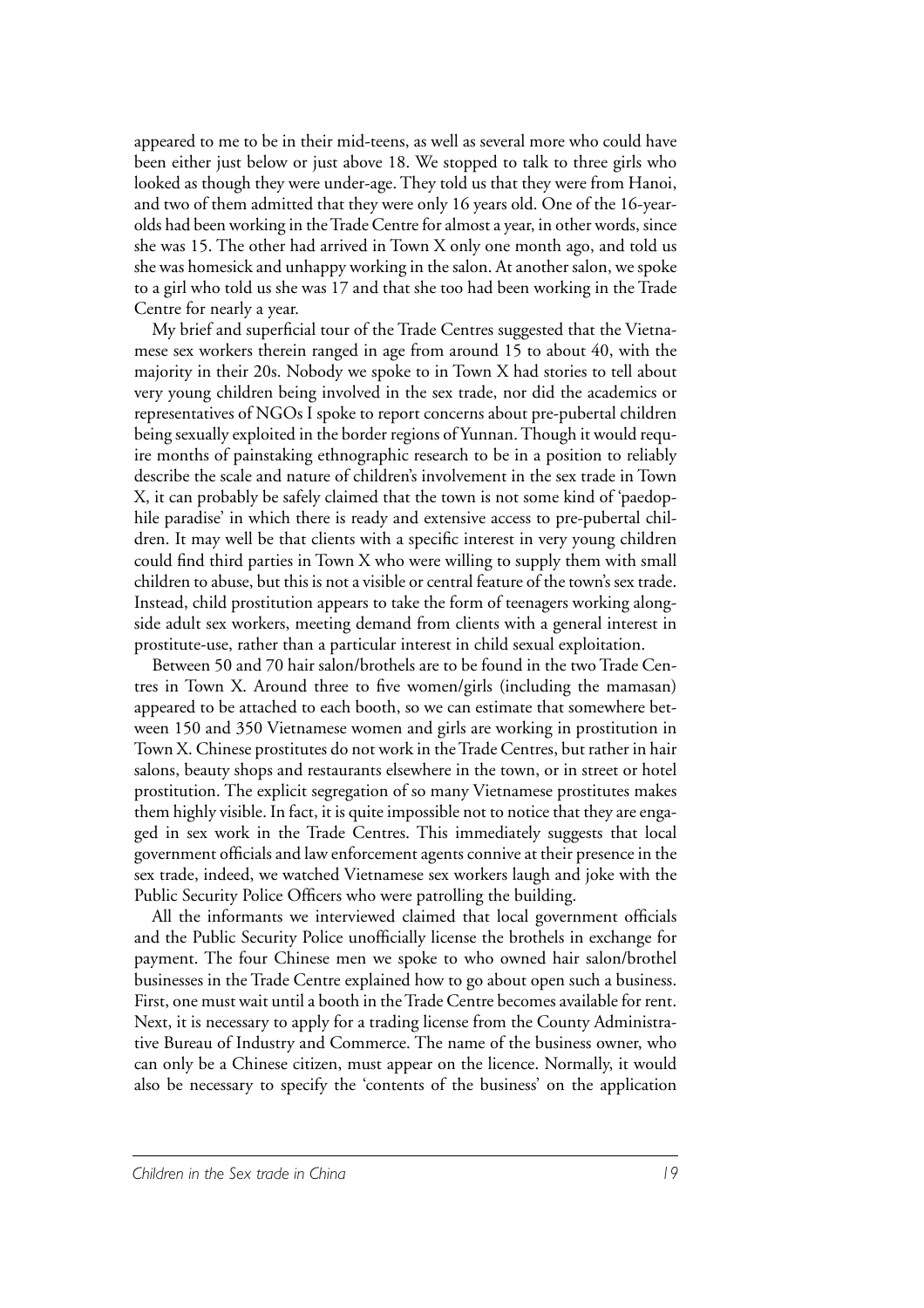form, but those intending to operate brothels in the Trade Centre leave this section of the form blank. The license then has to be given an official stamp by the Bureau. Having obtained the trading license, the owner will need to decorate and equip the booth, which may cost several thousand Rmb. To run the business costs around 500 Rmb per month, of which 300 Rmb goes to the Trade Centre as rent, 70 Rmb is spent on electricity and other such expenses, 80 Rmb is paid to the Public Security Police, and 50 Rmb to the Bureau of Industry and Commerce.

Though the sums of money paid to local authorities by brothel owners may not be negligible, neither can they be described as vast. For instance, assuming there are 60 brothels in the two Trade Centres, each paying the Public Security Police 80 Rmb per month, the police (of whom there are many) get 4,800 Rmb to share amongst them each month. This doubtless represents a nice tip for the individuals involved, but it hardly makes them wealthy. It seems likely that the indirect benefits of the sex trade for local officials are far greater than direct benefits in the form of bribes or pay-offs. The town's sex industry makes it attractive to tourists, traders and investors, and has thus contributed to Town X's economic development. This latter increases local government revenues, extends local officials' promotion opportunities, and probably adds to their income far more significantly than do payments made by brothel owners.

Owners reported that it cost somewhere between 10,000 and 50,000 Rmb to set themselves up in business in the Trade Centre, but this is an investment that reaps worthwhile financial rewards. One of the owners we interviewed ('Mr B') reported that when business is good, he clears between 6 and 7,000 Rmb per month from the salon he owns, and even when trade is slow, it still brings him between 2 and 3,000 Rmb per month. Mr B lives in Kunming where he also owns a restaurant, and leaves it to his Vietnamese sister-in-law to manage the salon in Town X. She recruited the three Vietnamese women who work in the salon from her home village, and arranged their transport to Town X. In this respect, Mr B is atypical, for as he and other informants told us, owners normally have to pay a broker or middle-agent to recruit their Vietnamese workers. The fee for this service is reported to be between 2,000 and 2,500 Rmb per sex worker.

Our conversations with 18 prostitutes, owners, and others involved in the sex trade in Town X produced the following picture of employment relations within brothels in the Trade Centre. The salons rely first and foremost on a system of indentured labour, which binds Vietnamese women/girls to an employer for a period of 12 months. During this time, the employer provides them with somewhere to sleep, food and clothing. Sex workers are normally entitled to a salary of around 600 Rmb per month, but payment of that salary is withheld for one year, and then paid, minus the broker's fee and deductions for food, accommodation, clothing and any medical care they have received. After the year's indenture, the woman/girl is free to leave or to stay on and work for the owner – always providing the owner is satisfied with her work. At this point, she will be able to earn good money from prostitution, possibly as much as 9,000 Rmb per month (out of which she will continue to pay the owner for food and accommodation). Sex workers in the Trade Centre therefore represent a mixture of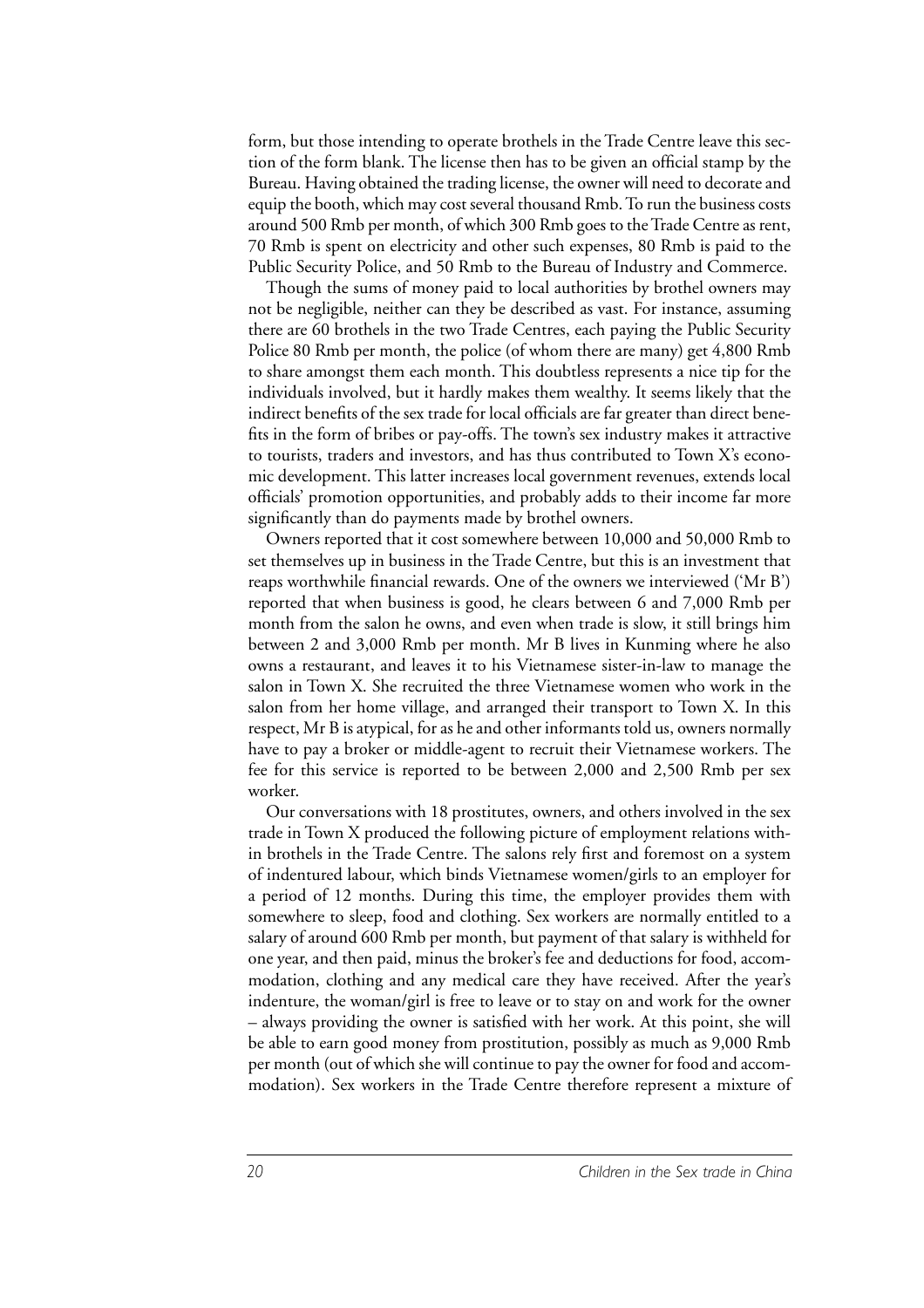'free' and unfree labour. As well as being able to 'progress' from a contract of indenture to an employment relation from which they can freely withdraw, some women eventually take on a managerial role and become mamasans.

The story behind Vietnamese women and girls' entry into the sex trade is familiar. Although Vietnam enjoyed rapid economic growth in the 1990s until the Asian economic crisis, economic reforms have intensified the disparities between the rich and poor, and between urban and rural dwellers (Vietnam Economic Times, 2000, p23). The average annual income of rural Vietnamese is now one fourth that of their urban counterparts, and this constitutes a strong pressure on people, especially the young, to migrate internally, as well as across borders, in search of work (AMC, 2000, p272). Because the sex industry in Vietnam itself has expanded rapidly throughout the 1990s, and because a strong cross-national market for Vietnamese sex workers has also developed, these migratory pressures mean that rural and urban poor Vietnamese women and girls, like those in Yunnan, are at risk of either being deceived and trafficked into the sex industry, or of electing to migrate to work in prostitution. As the Asian Migrant Centre reports, there is demand for Vietnamese sex workers in China and Taiwan (also a growing demand by Taiwanese men for Vietnamese 'mail order brides') and 'another phenomenon of greater magnitude is the trafficking of Vietnamese women and children to Cambodia… Vietnamese workers make up about half of the 6,000 foreign sex workers operating in Cambodia' (AMC, 2000, p273).

Those who are trafficked or migrate into the sex trade in Yunnan and Guangxi mostly come from impoverished rural areas or cities in the north of Vietnam. Some are deceived about the nature of the work they will engage in, or about the conditions and rates of pay. In Town X, a number of informants stated that a substantial proportion of women and girls in the Trade Centre have been tricked into sex work and are kept in prostitution against their will. For example, one Chinese man – Mr  $Z$  – who speaks Vietnamese and makes money by acting as an interpreter for salon owners, brokers and others involved in the sex trade told us that women and girls, some as young as 15, are lured to Town X with the promise of restaurant or domestic work. They are then brought to the border, many miles from their remote rural villages, where a broker will arrange their entry into China (i.e., organise false identity papers, pay off immigration officials and so on), and sell them on to a salon owner. Once in the Trade Centre, it is extremely difficult to leave. According to Mr Z, some salon owners or their mamasans will beat women and girls who refuse to service clients, but physical violence or its threat is not always necessary to keep them inside the brothel complex. The owners typically confiscate women and girls' identity papers as well as withholding their wages. Without money or documents, and without being able to speak the local language, it would be very hard to get back across the border, and even if they were able to do so, few would know their way back to their home village.

But there are also women and girls who have knowingly entered into a contract of indenture that binds them to a salon owner for 12 months, at the end of which time they are to receive a year's salary minus the broker's fee and a charge for their keep. The use of indentured migrant labour is very common in the sex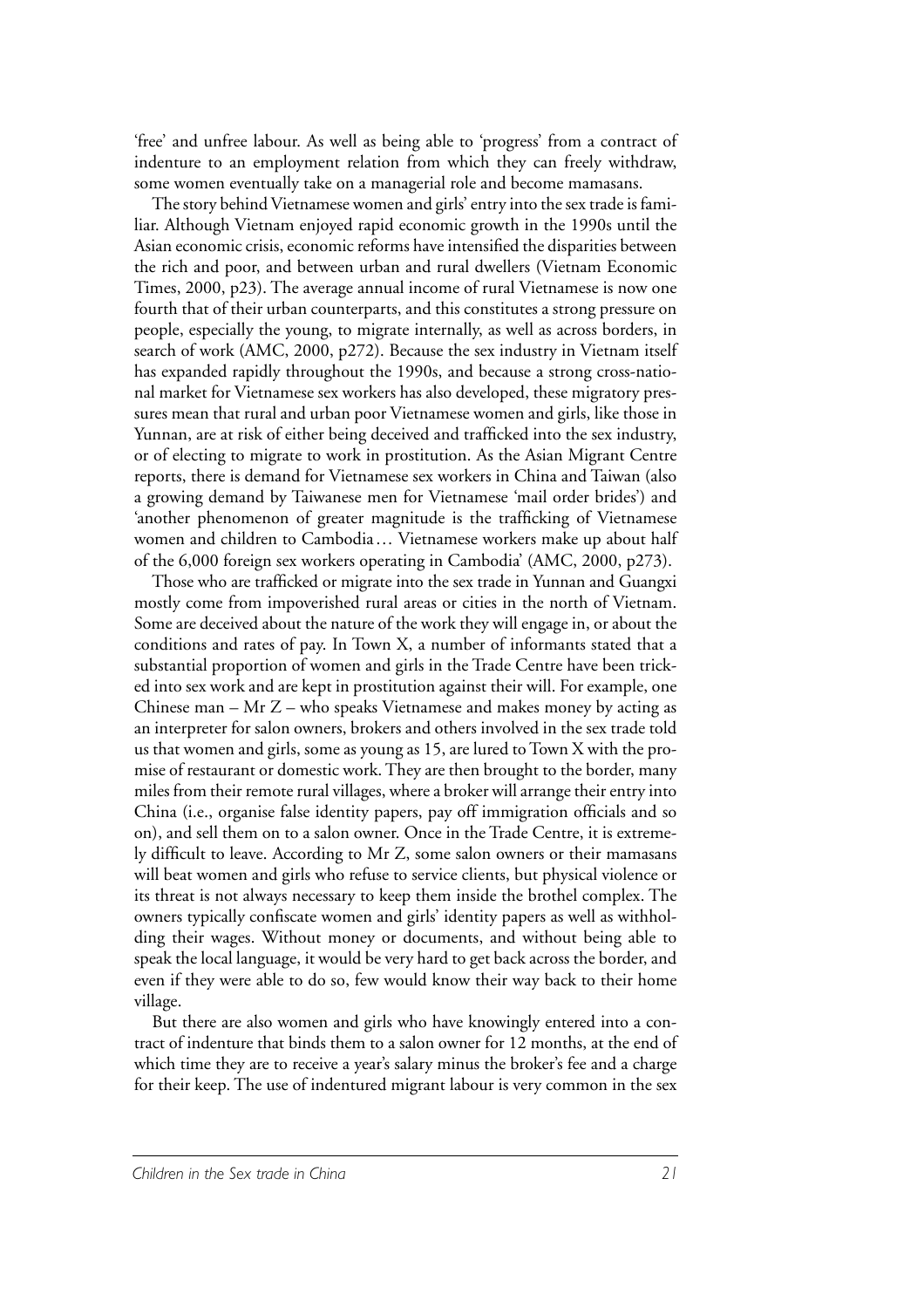industry, and all over the world, indentured workers are at particular risk of a range of abuses within prostitution. At the same time, however, it is a form of employment relation that promises many women and girls an opportunity to save that is unparalleled by any other kind of employment available to them. Research on Thai women who have been taken to Japan as indentured sex workers shows that even those who have only worked their period of indenture, and have not stayed on with the mamasan as a non-bonded worker after their debt is paid off, are able to save what are to them considerable sums in tips from clients (Phongpaichit, 1999, p85).

The Vietnamese women and girls in the Trade Centre in Town X are also able to save their tips, and if their employer honours the contract and pays them their withheld wages at the end of the period of indenture, they can leave China and return home with as much as 2,500 Rmb or more. In Vietnam, this is a significant sum, enough to make a real difference to a rural family's life, or for a woman to set up a small business, for example. Three of the older sex workers we spoke to had unemployed husbands and children back in Vietnam, and told us that working in the salon was part of their 'life plan'. Several women also said that they had wanted to travel and to see a foreign country, and that they liked the 'life-style' in China. Whether above or below 18, those who decide to indenture themselves into prostitution for a year might, if they are lucky, end up with mamasan who does not abuse or mistreat them, a salon owner who honours the contract. They might also make good money from tips from clients, which will add to the savings they accrue. But if they are unlucky and end up with an abusive employer, it will often be just as difficult for them to retract from the contract as it is for those who have been tricked into prostitution to escape from the Trade Centre.

Speaking of indentured Thai prostitutes in Japan, Pasuk Phongpaichit (1999, p86) remarks that many are aware of the risks that attend this form of migrant work, but:

*The potential for saving makes many women overlook the negative side of this venture. Thus, despite all the stories about harsh treatment, exploitation, and risk, many women still flock to Japan. Some of those who go through the ordeal once wish to return as they believe that their experience will allow them to manage the situation better the second time around.*

The same point undoubtedly holds good in relation to many of the Vietnamese women and girls who migrate to Yunnan and Guanxi to work in prostitution.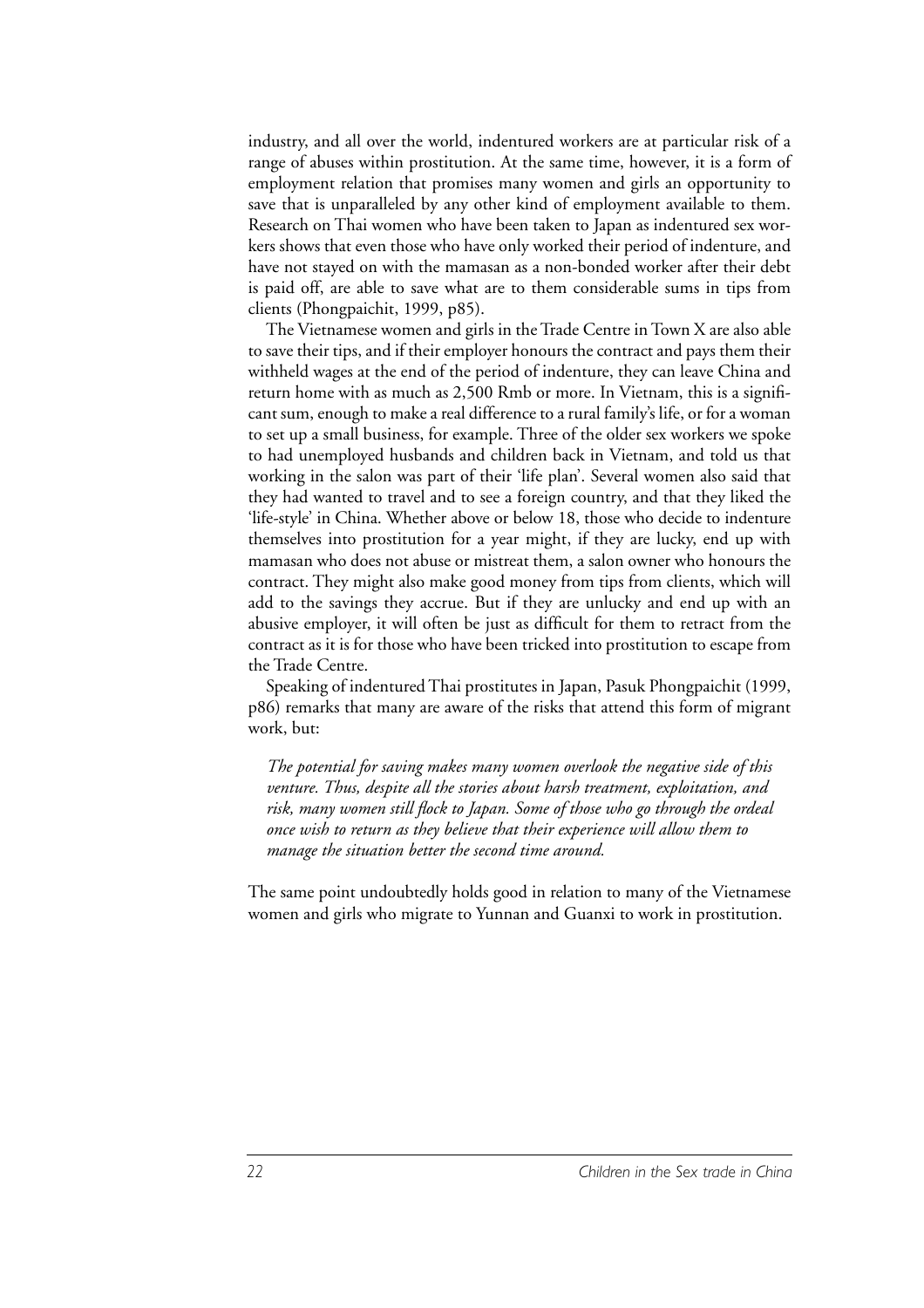### *The Demand for Commercial Sex*

In China, as in many other developing countries, the tale of the demand-side of the sex trade is a story about both continuity and change. More particularly, it is a story in which economic growth and modernisation equips sections of the male population with the wherewithal to express and reaffirm very traditional ideas about gender and sexuality. What perhaps distinguishes the story in China (and gives it an especially bitter twist) is the fact that this trend runs counter to Communist China's truly remarkable achievements in terms of changing gender relations in Chinese society. We should not forget that for more than 2000 years prior to the revolution, women in Chinese society were socially dead, legally and socially constructed as the property of their male spouse or relatives. As Ruan and Lau observe:

*A real liberation and revolution in the female's role has occurred in the People's Republic of China (PRC). The first law enacted by the PRC government was the Marriage Law of 1950. The law is not only about marriage and divorce, it also is a legal statement on monogamy, equal rights of both sexes, and on the protection of the lawful interests of women and children. (1997, p 2)*

It takes time to make real inroads into such deep and fundamental social inequalities and it is unsurprising to find that 50 years on, there are many spheres of life in which Chinese men and women remain unequal (as is the case in most Euro-American societies). Thus we find that whilst women's participation in the labour-force is high by comparison with many other societies:

*Of the higher level jobs such as technicians, clerks, and officials, women fill only 5.5 percent. Of the country's 220 million illiterates, 70 percent are women. Women now make up only 37.4 percent of high school students and only 25.7 percent of the university educated population. Moreover, actual discrimination against women still exists and continues to develop now. Many women have been laid off by enterprises that consider them surplus or redundant. Only 4.5 percent of the laid-off women continued to receive welfare benefits, including bonuses and stipends offered by their employers. Many enterprises have refused to employ women, contending their absence from work to have a baby or look after children are burdensome.* 

(Ruan and Lau, 1997, p3)

These continuing gender inequalities mean that most of those whose disposable income increased as a result of economic growth in the 1980s and 90s were men. This fulfilled the first precondition for the development of a market in commercial sex, making it possible for more men to engage in prostitute-use (both locally and when they travelled).

To understand why men should choose to spend part of their newly increased disposable income on prostitute-use, we need to begin by noting that Chinese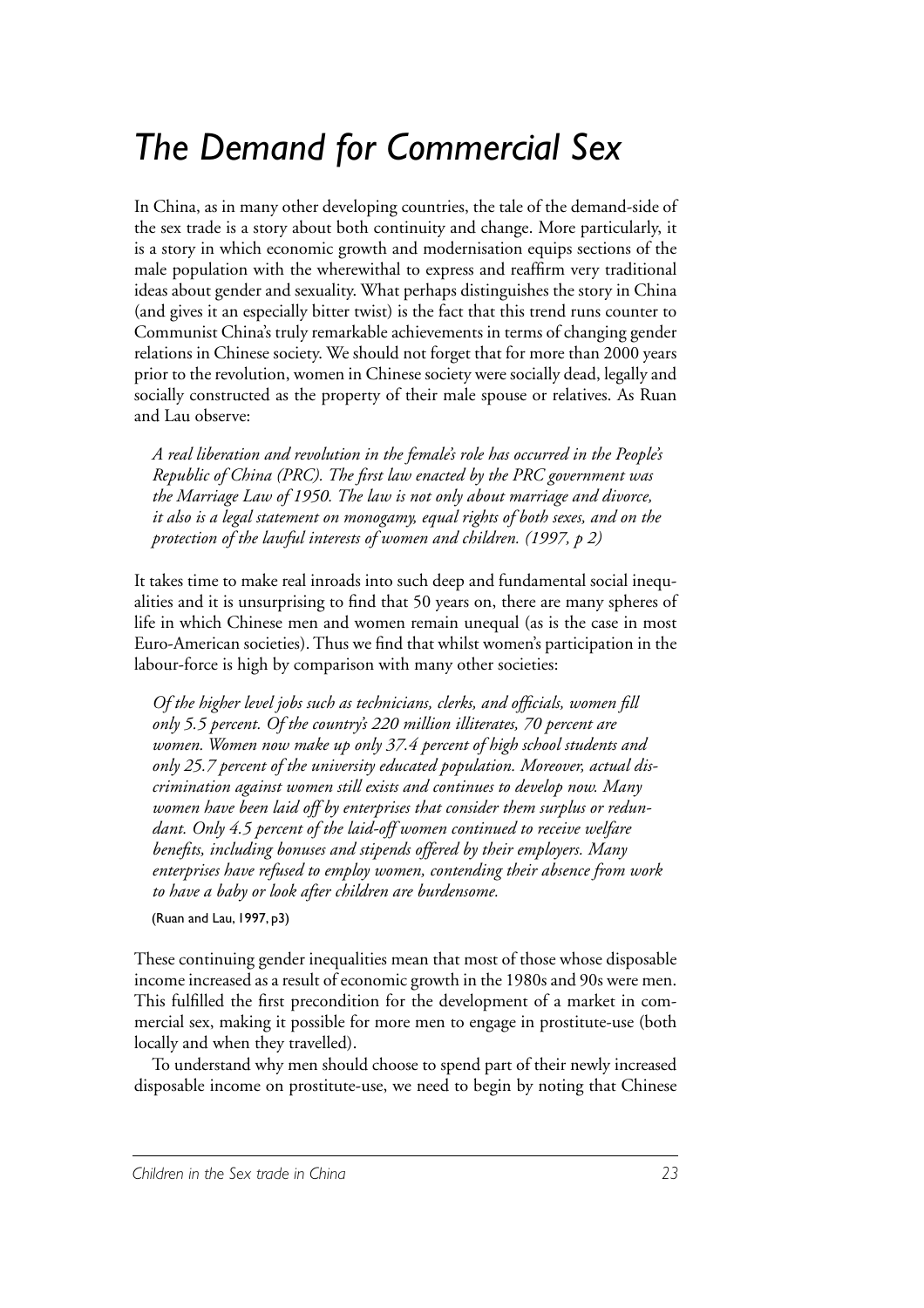clients have been socialised in a society that is extraordinarily repressive in relation to human sexuality. The extent of this repression is perhaps best illustrated by the fact that in China, a single legal term – hooliganism – is used to encompass sexual acts ranging from rape through to consensual homosexual relations between adults. Premarital and extramarital sex, including cohabitation, are amongst the 'antisocial' activities that are subject to social control via neighbourhood committees; pornography and nudity are banned; masturbation and oral sex are considered dirty and distasteful practices; and even sexual expression that is considered 'normal' (i.e., heterosexual intercourse within marriage) 'is viewed with contempt as a less important activity of life' (Ruan and Lau, 1997, p3).

The idea that human sexual expression is something contemptuous and distasteful is communicated to the population so effectively that a professor from the Institute for Research in Sexuality and Gender at Renmin University, Beijing, concluded that one of the major obstacles to research on sexuality in China is the fact that 'most females feel like vomiting when questioned about sexual matters' (Pan 1996, cited in Ruan and Lau, 1997, p 4). A 1989 survey of sexual behaviour (the largest ever conducted in China) found that the typical male college student had received little sex education, was entirely unprepared when he had his first seminal emission, and had acquired most of his sexual knowledge from his male peers, books on hygiene and health, news media, novels, and pornographic art (Lau, 1997). If this describes the condition of the most educationally privileged, it seems likely that a high percentage of the population is extremely poorly educated on matters pertaining to sexual life. This doubtless helps to explain the findings of a 1992 study of 8,000 married couples, which revealed that '44.7 percent of urban wives and 37 percent of rural wives experience pain during intercourse' (Liu, 1992, cited in Ruan and Lau, 1997).

Despite (or perhaps because of) this general devaluation of sexual life, male potency is valued extremely highly and is the focus of great anxiety. In 1989, Professor Kang Jin, president of the Shanghai Committee of Rehabilitation of Male Dysfunctions claimed that at least 20 percent of China's adult male population was suffering from some type of sexual dysfunction (Ruan and Lau, 1997, p16), and there is a strong market for all manner of traditional and modern 'cures' for impotence. Societies in which there is a high level of prostitute-use are often also those societies in which there is high level of sexual shame and ignorance, and a widespread preoccupation with male potency. Because female prostitutes are invariably socially constructed as dirty and impure 'outsiders', they can be readily imagined as the appropriate objects of unclean and debasing impulses. This liberates clients from the shame and anxiety experienced with 'good' women, and helps to vanquish the fear and the reality of erectile failure. Prostitute-use is also known to be more prevalent in societies that attach a high value to male sexual potency and yet simultaneously set in place strong legal and cultural prohibitions against pre-marital and extra-marital sexual relationships. Where men believe it is important to demonstrate their virility through heterosexual sex acts, but 'good' women are sexually unavailable or unwilling, there is likely to be strong demand for female prostitutes simply because they are accessible sexual partners. In China, we should note that such demand may also be fuelled by the practical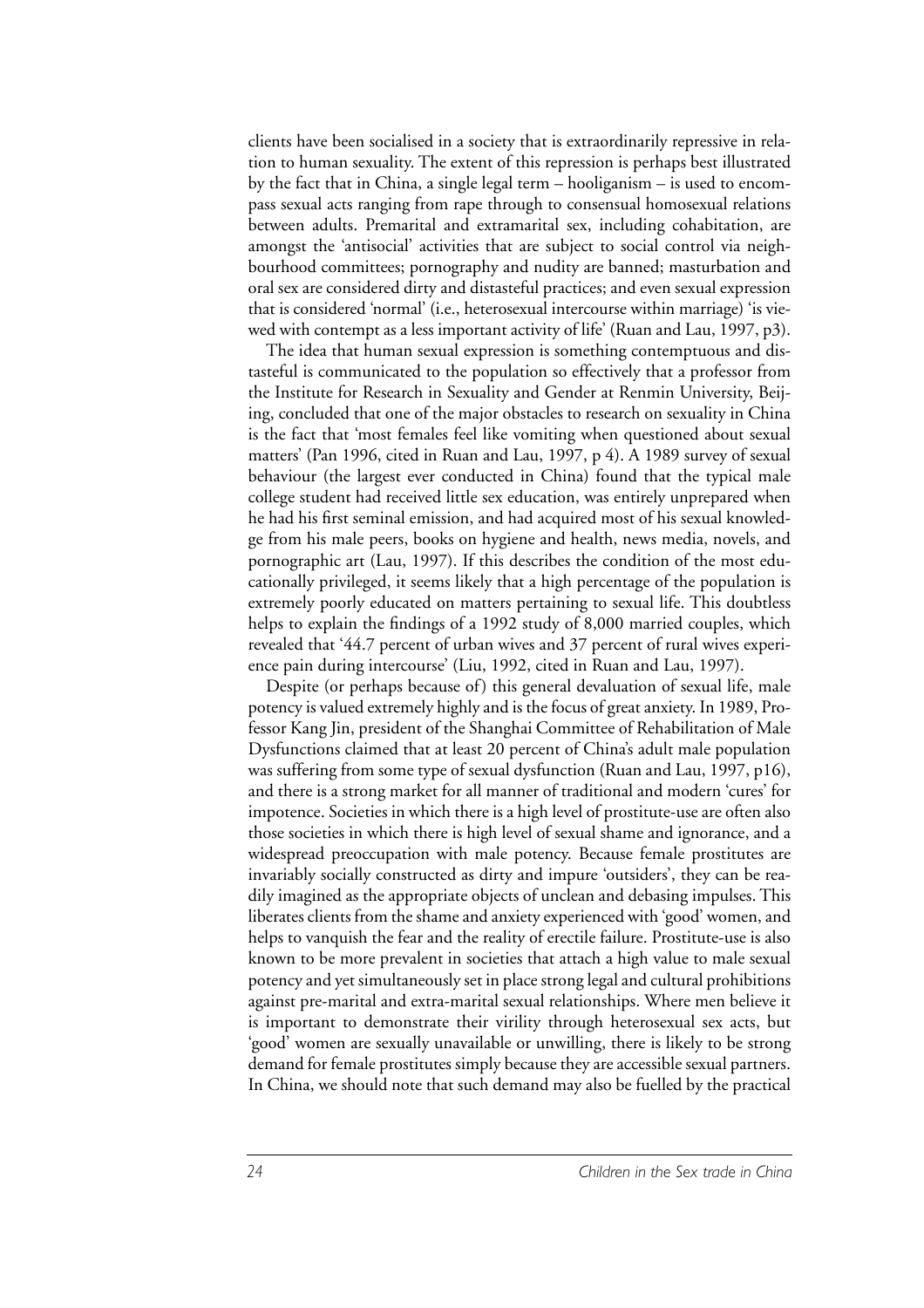constraints on adults' sexual lives. Housing shortages and other economic pressures mean that married couples often live apart, and couples who do live together often live in cramped conditions with little privacy.

It is also important to recognise that prostitute-use is widely read as a statusenhancing act. The power to consume commercial sex, like the ability to participate as a consumer in other markets, certainly emerged as a mark of social privilege in China in the 1980s. Statistics on arrests of prostitutes' clients in Guangzhou in 1986 showed that two thirds were Communist party members and country officials (Ruan and Lau, 1997). Businessmen and domestic tourists – in other words, the most affluent of Chinese men – also led the way in terms of providing demand for commercial sex. In this way, prostitute-use appears to have become part and parcel of the status and life-style that many ordinary Chinese men aspire to. Now, even male labourers from rural areas, with relative low earnings, are amongst those who provide demand for commercial sex (Pan, 2001, p4). Male migrant workers often 'travel alone and have no family ties in their new environs', factors that make them more likely to enter into commercial sexual transactions (Gil et al, 1996).

Last but not least, we need to consider how socially tolerated ideas about gender and sexuality intersect with attitudes towards race/ethnicity and nationhood to shape both the supply and demand side of the sex industry. This is well illustrated by returning to the case of Town X.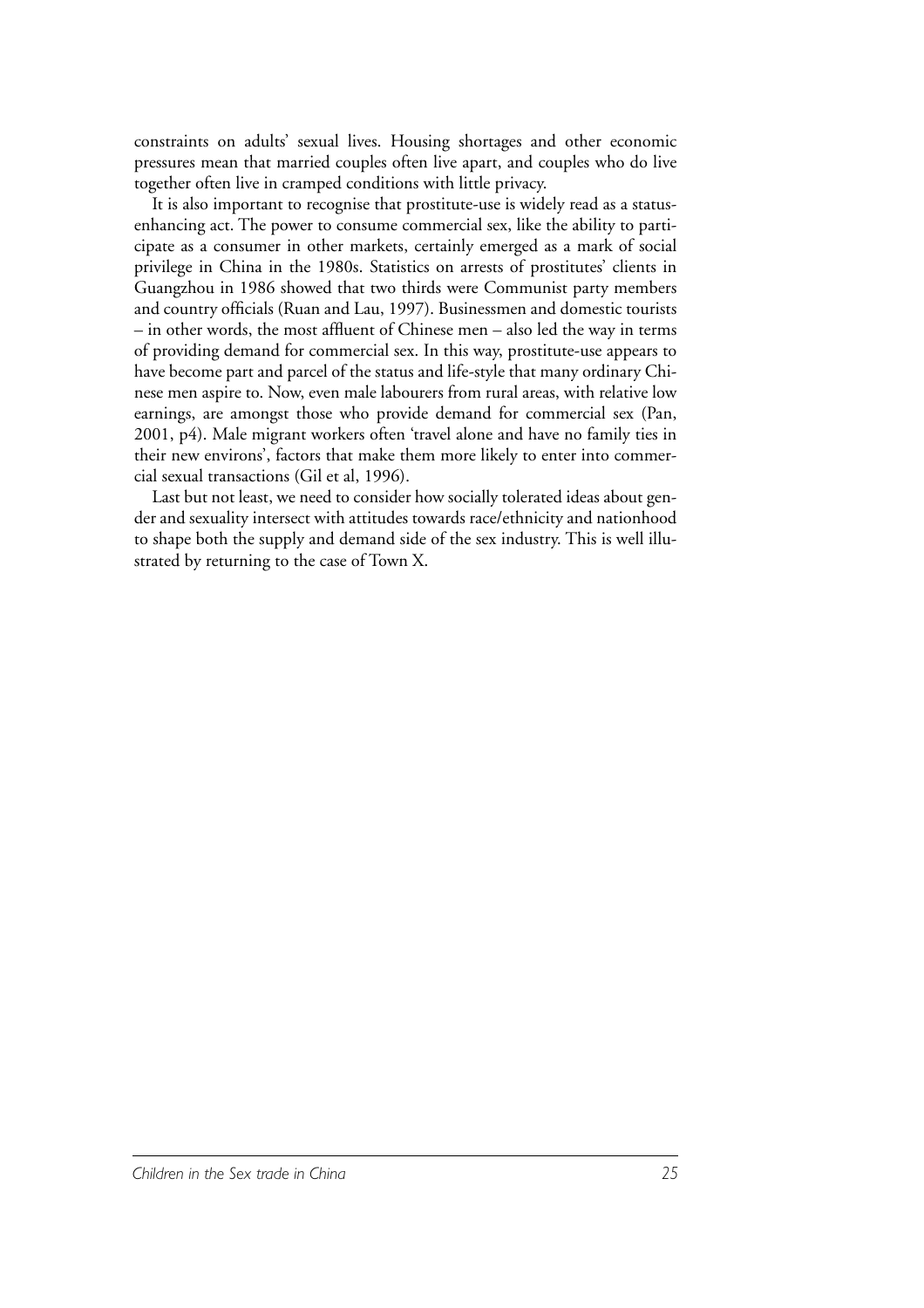#### *Borders and the Sex Trade*

Town X has a thriving sex business serving demand from Vietnamese and Chinese traders, businessmen and tourists. A number of informants also told us that province officials sometimes hold meetings in the town in order that prostituteuse can be enjoyed as a perk. It has already been seen that the sex trade in frontier towns has emerged partly as a result of economic developments in the frontier region. However, political and ideological factors have also played a role. First we should note that the 'border zone' concept makes it much easier to employ and import migrant labour into frontier towns like Town X than it would be to do so into other parts of China. The border concept originated in recognition of the fact that the political boundary of the Chinese nation state cut across territory traditionally inhabited by various ethnic minority groups, potentially dividing communities and families. Mao therefore created border zones and border passports that would allow these populations free movement between border regions. As a result, anyone who is formally registered as a resident of border zone, whether on the Chinese or Vietnamese side, can move easily back and forth across the border. Temporary residence permits can be purchased from corrupt officials on the Vietnamese side, and if a woman or girl has such a permit, it is technically legal for her to stay in Town X for a month (at which point she will need to get her residence permit renewed).

The border zone arrangements not only make it much easier for Public Security Officials to connive at the presence of Vietnamese women and girls in Town X but also appear to reinforce a more general tendency to construct and imagine the frontier as a different, almost liminal space, a place in which the normal rules and laws that govern life in China are suspended. This is attractive to tourists since it allows them to experience something 'different' and 'foreign'. It also enables the ordinary citizens of Town X as well as local officials and police to view the sexual exploitation taking place in their midst with 'one eye open, the other eye shut'.

We interviewed three pharmacists in the town, perfectly respectable and legitimate residents of Town X, for example, who stated that the authorities ignore what goes on in the Trade Centres because the sex industry in Town X is good for the tourist trade and for local businesses. 'Without the Vietnamese girls offering sexual services', one pharmacist told us, 'there would be no tourists, and without the tourists, Town X's economy would collapse'. Their own businesses certainly benefited from sex tourism. The numerous pharmacies in the town do a roaring trade in various 'remedies' for sexually transmitted disease (such as alcohol and antibiotic rubs that are marketed as cures for everything from genital itching and odour through to syphilis), and in contraceptive pills and antibiotics, both of which are sold without prescription to sex workers and mamasans. The pharmacists told us that sex workers come to see them in groups to ask for advice on which antibiotics to use for various STDs, or for advice on where to go for abortion. They stated that there is little AIDS awareness in China, and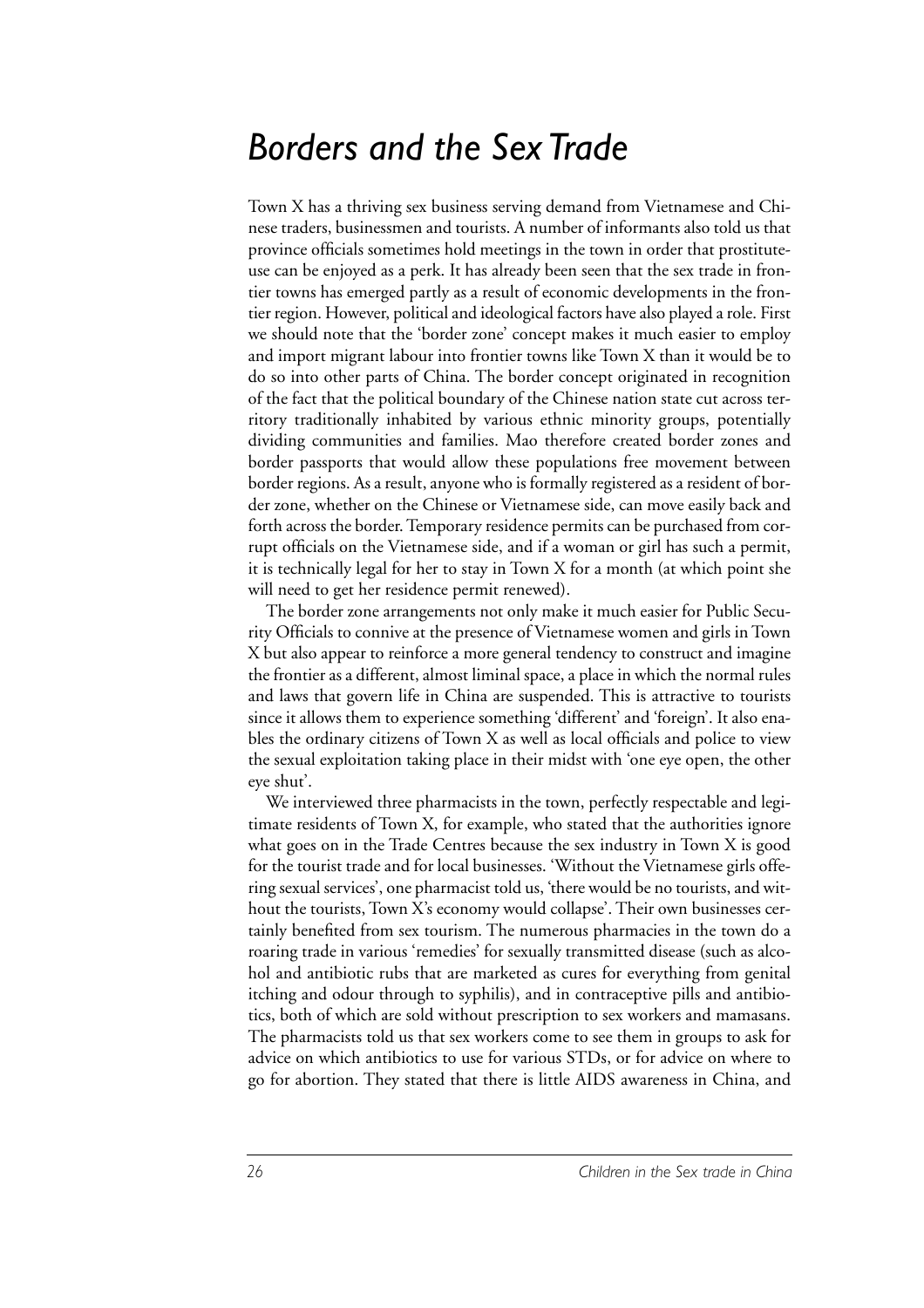that though sex workers and mamasans come in to buy condoms, they also tell the pharmacists that many clients are willing to pay more for unprotected sex. The pharmacies further cater to demand for a range of traditional medicines believed to make men more sexually potent and various modern 'sex aids'. These shops thus display what is, through Western eyes, a curiously post modern mixture of wares – parcels of dried deer's penis, dried bat and snake, bottles containing lizard pickled in alcohol, and so on, are lined up alongside dildos, cock-rings and plastic vaginas 'that really suck'. Such products are purchased by Chinese and Vietnamese male tourists and by Vietnamese mamasans, the pharmacists told us. A salon owner explained to us that clients buy these potency potions as a way of protecting the investment they plan to make in commercial sex. 'All Chinese men are terrified of impotence', he said, and since they do not wish to waste their money when they pay for a sexual service, they buy remedies reputed to enhance and strengthen their sexual performance. Another informant explained that Town X had originally gained notoriety amongst men from other parts of Yunnan Province and the rest of China, as well as amongst Vietnamese men, as a place where it was possible to buy snake, lizards, monkeys and other wild animals that are traditionally associated with 'heat' and sexual potency. This attracted male tourists, and as tourism and trading developed so too did prostitution. Town X has gradually become synonymous with sex, gaining a reputation for its 'wild animals and wild women' as men who have sampled its pleasures go back home and report their adventures to their male friends.

Town X is a popular destination for men from Kunming wanting a 'weekend break' as well as male tourists from further afield. Kunming men travel down by bus on a Friday night, arriving early on Saturday morning. The afternoon may be spent sightseeing across the border in Vietnam, or gambling in their hotel, and Saturday night is devoted to prostitute-use. One key informant, Mr T, was from Kunming. He spoke good English and I was able to spend several hours with him talking about the situation in Town X, and about gender, sexuality and prostitute-use. He did not openly admit to ever having bought commercial sex himself, but his detailed knowledge of prices and the workings of the market, and his views on men's motivations for purchasing sex all strongly suggested that he had experience as a client. He claimed that the Chinese tourists who come to Town X to engage in prostitute-use do not necessarily buy sex back in their home towns or cities, but are specifically interested in Vietnamese sex workers. Mr T stated that Chinese men 'get something' from Vietnamese girls that they cannot get from Chinese sex workers. Chinese women who work in prostitution are businesslike and unaffectionate, he explained, whereas Vietnamese sex workers are affectionate and say they love Chinese men. They tell their Chinese clients that Vietnamese men are bad and abusive, and all this makes Chinese men feel like 'real men' according to Mr T.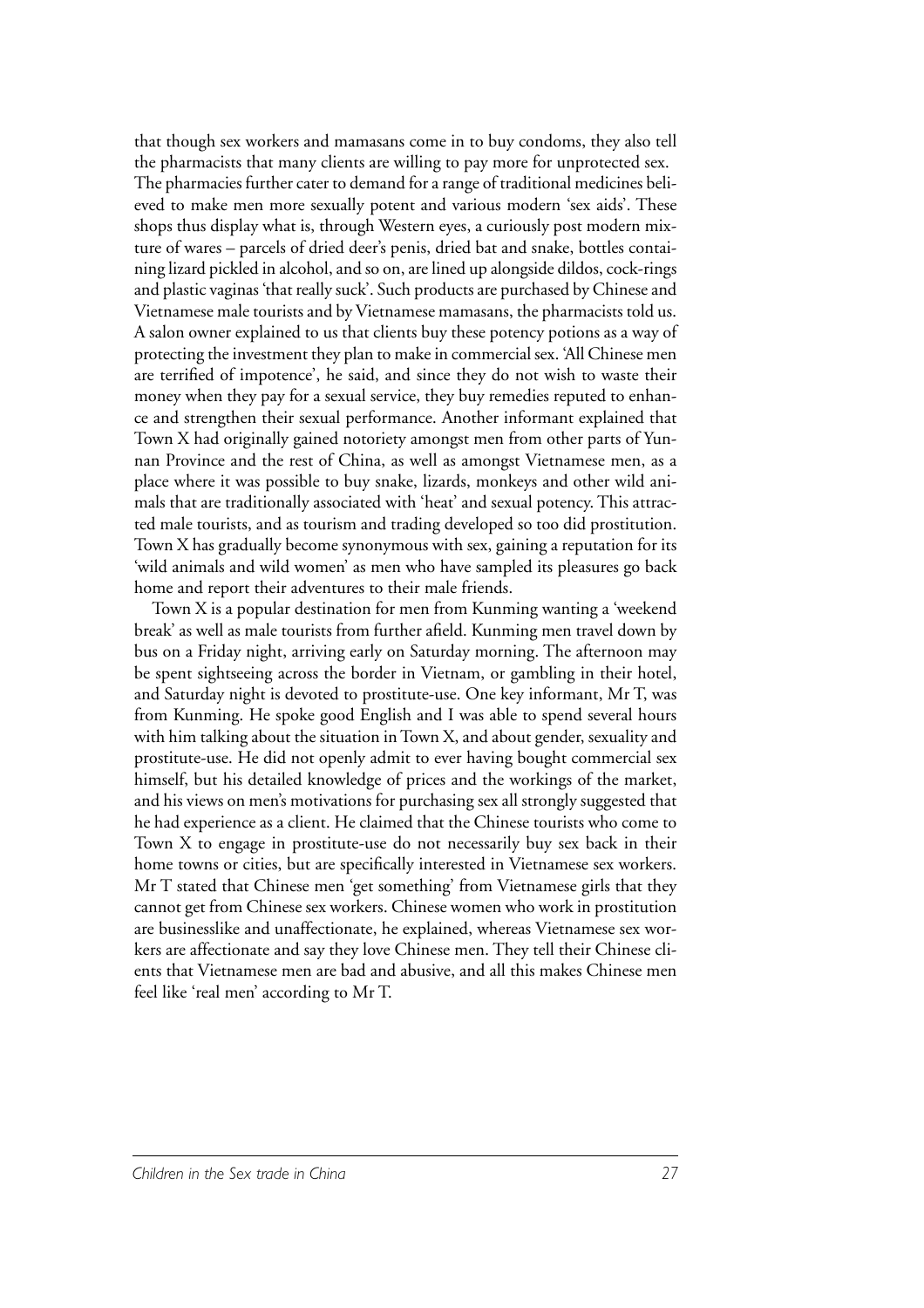However, Mr T also noted that it is much cheaper to use Vietnamese sex workers in Town X than Chinese sex workers in Kunming. In Town X, 'short time' costs just 50 Rmb, while 'over-night' deals cost 150 Rmb.<sup>4</sup> Meanwhile, Mr B, the salon owner mentioned above, explained to us that unlike many Chinese sex workers, Vietnamese women and girls will provide oral sex, and this is service is now very popular amongst Chinese clients. According Mr B, the demand for oral sex has been generated by Western pornography, a relatively new phenomenon in China, but it is not yet widely available, since oral sex is still viewed as 'dirty' by most sex workers. The mouth is for eating, and is defiled by sexual contact. Fellatio is seen to debase the woman who performs it, and Mr B insisted that Chinese men absolutely would not perform oral sex on a woman. (Even in Hong Kong, generally a more 'cosmopolitan' place, many Chinese sex workers will not provide oral sex and look askance at those who are willing to do so, even refusing to eat with women known to sell oral sex to clients, see Kong, 2001).

Mr T explained to me that Chinese men are placed under enormous social pressure to engage in prostitute-use. Their peers expect them to visit karaoke joints, and to flirt with sex workers therein. Visiting such places is very much a group activity, and if a man did not use prostitutes when his friends and colleagues did, they would say 'This man is sick. He's not a real man. He must be impotent'. And, Mr T continued, if they assumed that a man was impotent, they would no longer wish to associate with him as a friend, or to do business with him. When I asked him to explain in more detail why such stigma was attached to impotence, he was unable to do so. For him, the reasons why men care so much about each other's sexual potency are too self-evident to be explained, and my questions were as pointless as asking why fish have to swim or birds have to fly.

Mr T's views on age are also worth considering. He stated that the Vietnamese sex workers in the Trade Centre who attract most custom and earn the best tips, are those who are young and beautiful. He considered those under the age of 20 to be 'youthful', and whilst he expressed horror at the idea of children's involvement in commercial sex, he saw childhood as ending with the onset of puberty. A fully developed and physically mature girl is a 'woman', whether she is chronologically aged 19 or 14–15. He argued that this is a widespread perception, and that the clients of a 15 or 16-year-old Vietnamese girl in the Trade Centre would not consider themselves to be sexually exploiting a child.

It is impossible to say whether Mr T's views on gender, sexuality, age and prostitute-use are typical or representative of those of other Chinese clients. I was,

<sup>4</sup> The idea that tourists to Town X are in search of cheap sex – rather than or as well as exotic sex – was also lent credence by a salon owner we interviewed who told us about one of his recent business failures. Amongst the sex workers in many major Chinese cities are women from Russia and the Newly Independent States. They have often entered China legally as part of a dance troupe that tours the country for several months performing in expensive hotels, and are able to supplement the low salary from dancing with relatively high earnings from prostitution. Russian sex workers charge around 800 Rmb for sexual services, and in large hotels in big cities they find clients who are willing to pay this (wealthy entrepreneurs, senior officials, foreign tourists and businessmen, etc.) Thinking he had identified a 'niche market' within the sex trade, the salon owner asked a group of Russian sex workers based in Kunming to come and work in his salon in Town X. The Russians continued to demand 800 Rmb for services that Vietnamese sex workers provided for between 50 and 150 Rmb, and quickly found that tourists were not willing to pay this differential. They returned to Kunming.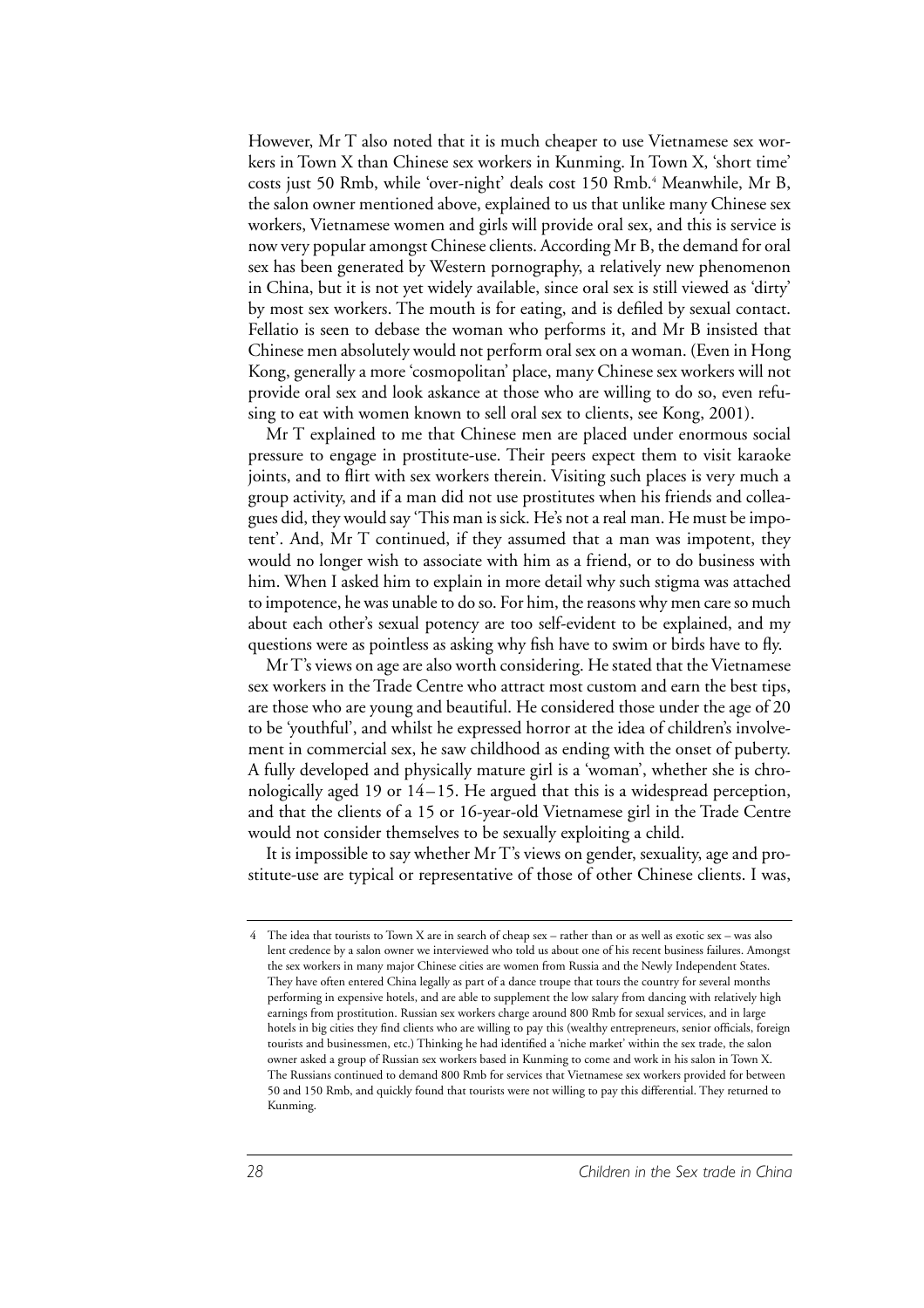however, powerfully struck by the parallels between his account of the joys of sex tourism and the accounts provided by many Western heterosexual male tourists who travel to poor and developing countries to engage in prostitute-use. The idea that racially/ethnically other women and girls actually enjoy working in prostitution and genuinely care for their clients is central to creating the fiction of mutuality that many men use to justify the sexual exploitation of women and children in the countries they visit (O'Connell Davidson, 1998, 2001, Kruhse Mount Burton, 1995, Seabrook, 1996, Bishop and Robinson, 1998).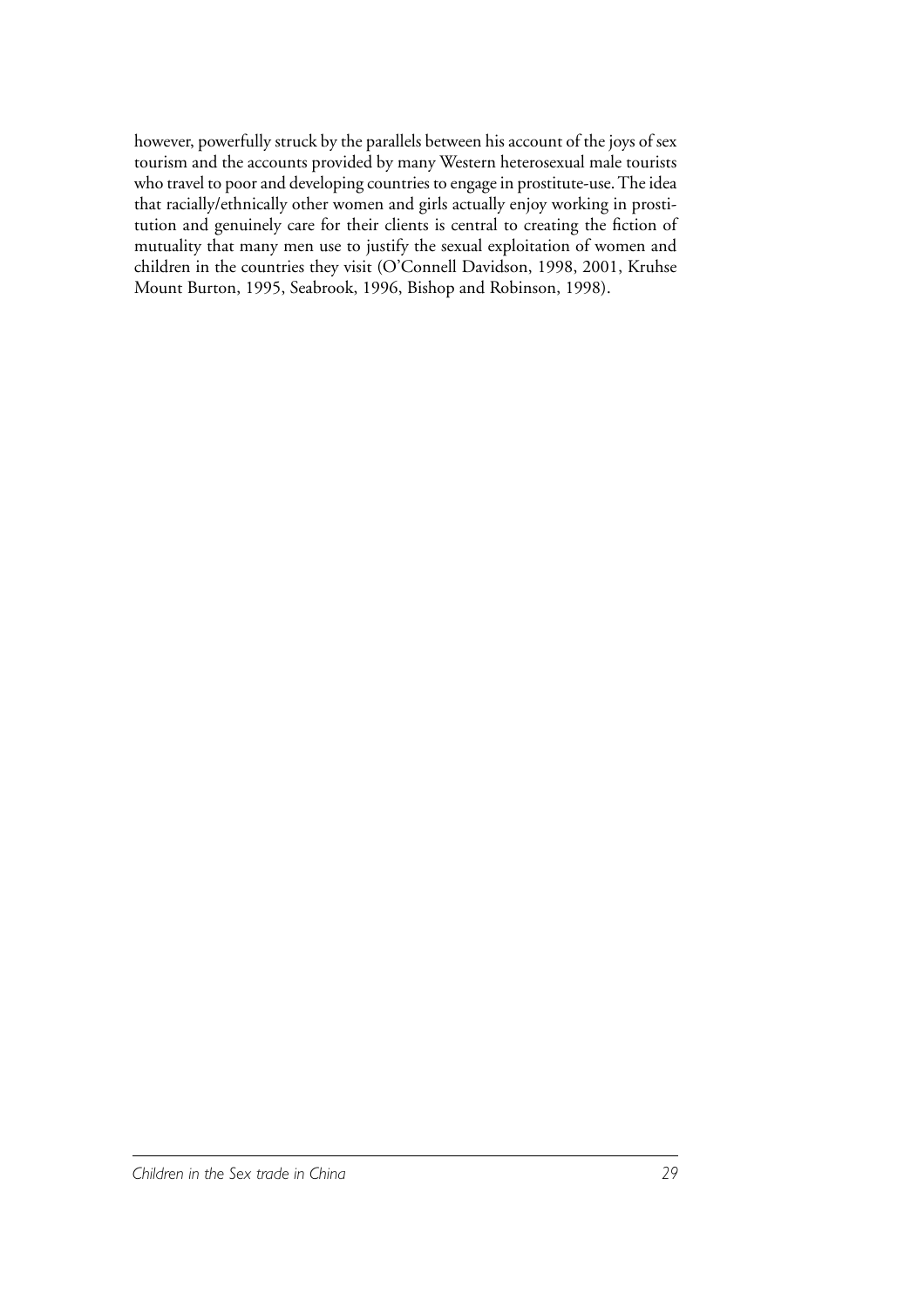### *Some Conclusions*

The problem of CSEC in China, as elsewhere in the world, is in large part constituted by adolescent girls' involvement in the mainstream sex trade. It follows that questions about 'child prostitution' cannot be neatly separated from more general questions about the commercial sex industry, and this suggests that there is no 'quick fix' policy solution. Instead, we need to think about long-term measures to address the demand-side of the sex industry; to create sustainable and realistic economic alternatives to prostitution; and to create legal and social environments that are protective of the human rights of both adults and children currently involved in the sex trade.

#### *The Demand for Commercial Sex*

Rapid and uneven economic development, rural-urban and gender inequalities, and race/ethnic discriminatory beliefs and practices contribute to an expansion in the supply of labour for the sex industry. They also fuel the demand for commercial sex in China, as elsewhere in the world. Increasing prostitute-use amongst men is, in one sense, the flip side of the tale of movement that leaves women and children vulnerable to commercial sexual exploitation. But in another sense it reflects very traditional understandings of masculinity and masculine sexuality, and a continuing acceptance of profoundly patriarchal principles of social organisation. The rapid growth of the market for commercial sex in China over the past 20 years, and the fact that men use prostitution as a way to cement their business relationships and friendships with other men, suggests that women and children are still widely constructed as objects of, rather than full parties to, social exchange. These attitudes will take time to change. In the meantime, it is important to consider the possibilities for 'harm reduction' measures, for instance, strategies to encourage condom-use by clients, and to discourage violence against prostitute women and children. Even efforts in this direction are much hampered by the state's enormously repressive approach to sexuality and punitive and stigmatising treatment of female prostitutes.

#### *Sustainable Economic Alternatives to Prostitution*

Girls as young as 11 or 12 are reported to have been abducted or trafficked from Yunnan into the Thai sex industry, but the researchers I spoke to in Yunnan believed that most of the children affected by CSEC are aged 15 and over. Similarly, research on prostitution in China suggests that when children are involved, they are generally girls in their mid-to-late teens. The most obvious conclusion to draw from this finding is that girls become vulnerable to trafficking and CSEC when a) they reach the age at which children are expected to become economically active, and b) their employment opportunities are extremely limited. Likwise, when younger children do end up in the sex trade, they have usually either been abandoned or orphaned, and it is thus their economic position that exposes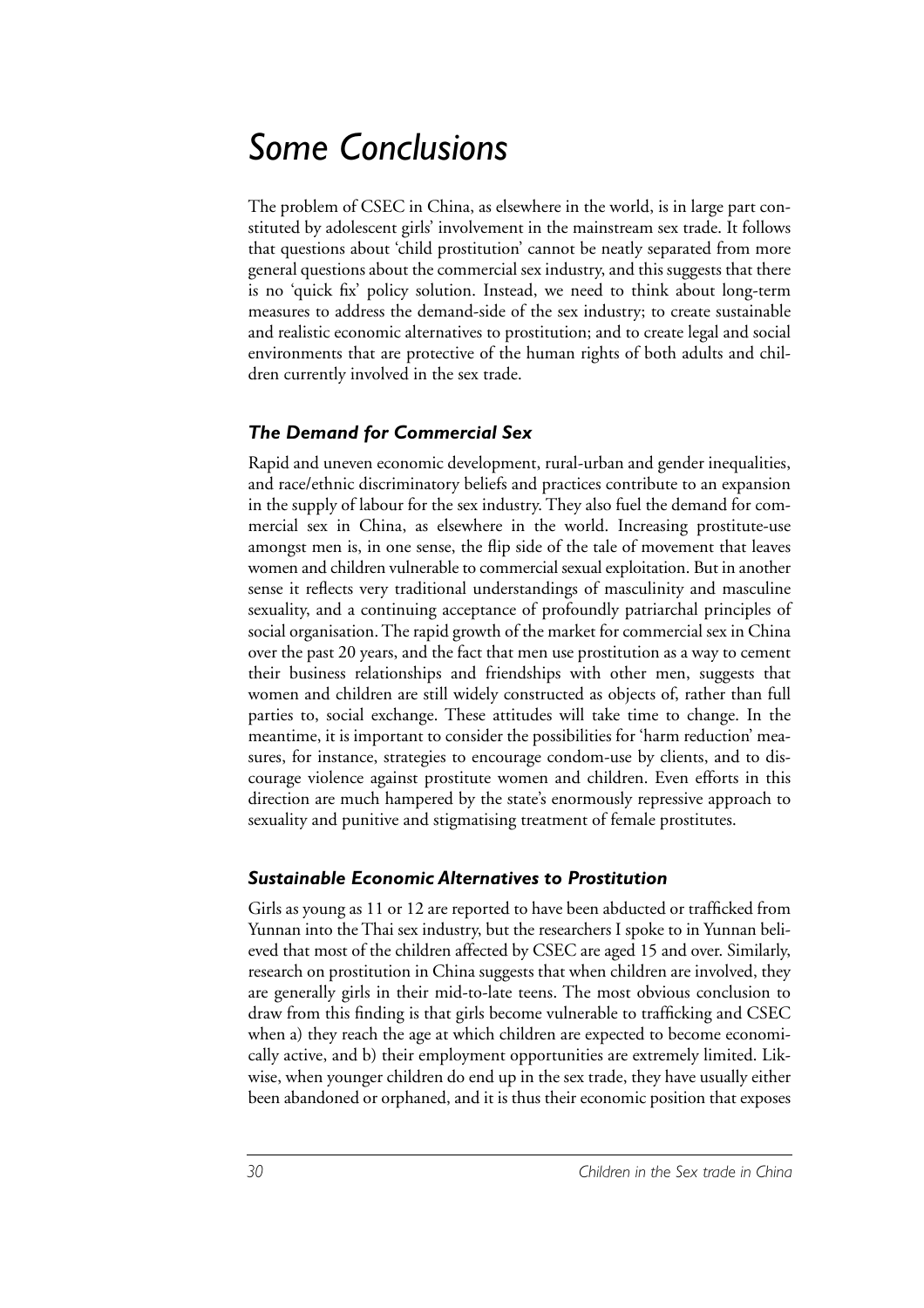them to abuse and exploitation. Since it is not possible to simply raise the age at which children are expected to become economically active by fiat, it is vitally important to consider ways in which to provide sustainable economic alternatives to prostitution. This draws attention to the vital role that the private sector could potentially play in combating CSEC, and underlines the importance of Save the Children's (2001) comments on the difficult relationship between the issue of child labour and that of CSEC:

*Partly as an effect of the tendency within the global economy to locate manufacturing where labour costs are low, general child labour in poor countries has become an ethical issue of public debate in countries of strong markets, e.g. Europe and North America, to which transnational corporations and importers have had to respond. Companies need to consider potentially harmful, unintended consequences of specific actions to prevent child labour, bearing in mind that children generally work due to poverty. The most common expedient approach is to fire children without offering them and their families alternative sources of livelihood. In order to ensure that they are not employing under-age workers, some companies have also set 18 as a minimum age for employment. This may further reduce work opportunities for poor children and push them towards more exploitative means of survival.* 

#### *CSEC and Prostitution Law*

It is sometimes argued that the problem of CSEC can be addressed through stronger anti-prostitution and anti-trafficking laws, and stricter law enforcement. However, this approach can often have unintended consequences. Whether based on a model of prohibition or regulation, prostitution law and law enforcement practice around the world invariably focuses more heavily on the control of female prostitutes than on their clients (Sweden is a notable exception to this general rule). Moreover, in most countries of the world, the civil and human rights of females who work in prostitution are routinely, and often grossly, violated. China is a case in point. Here, prostitutes variously face arbitrary detention, deportation, and forcible 'rehabilitation'; the state offers them inadequate protection from violent crime or abusive employers, and corrupt law enforcement agents routinely extort money from them. Since the state is amongst those who most consistently violate prostitute women's rights, it would be naïve to trust that calls for stronger legal controls over those who exploit children within prostitution will automatically produce desirable outcomes for either prostitute women or teenagers.

What then of the argument made by some sex workers' rights organisations to the effect that the problem of CSEC and that of human rights abuses against prostitute women can be solved simultaneously by bringing the sex industry 'above ground' and regulating it as an employment sector like any other? Though there are many compelling reasons to re-think existing legal approaches to the sex sector, there are also reasons to be wary of the idea that CSEC could be eradicated by regulation of the sex industry. Consider, for example, the situ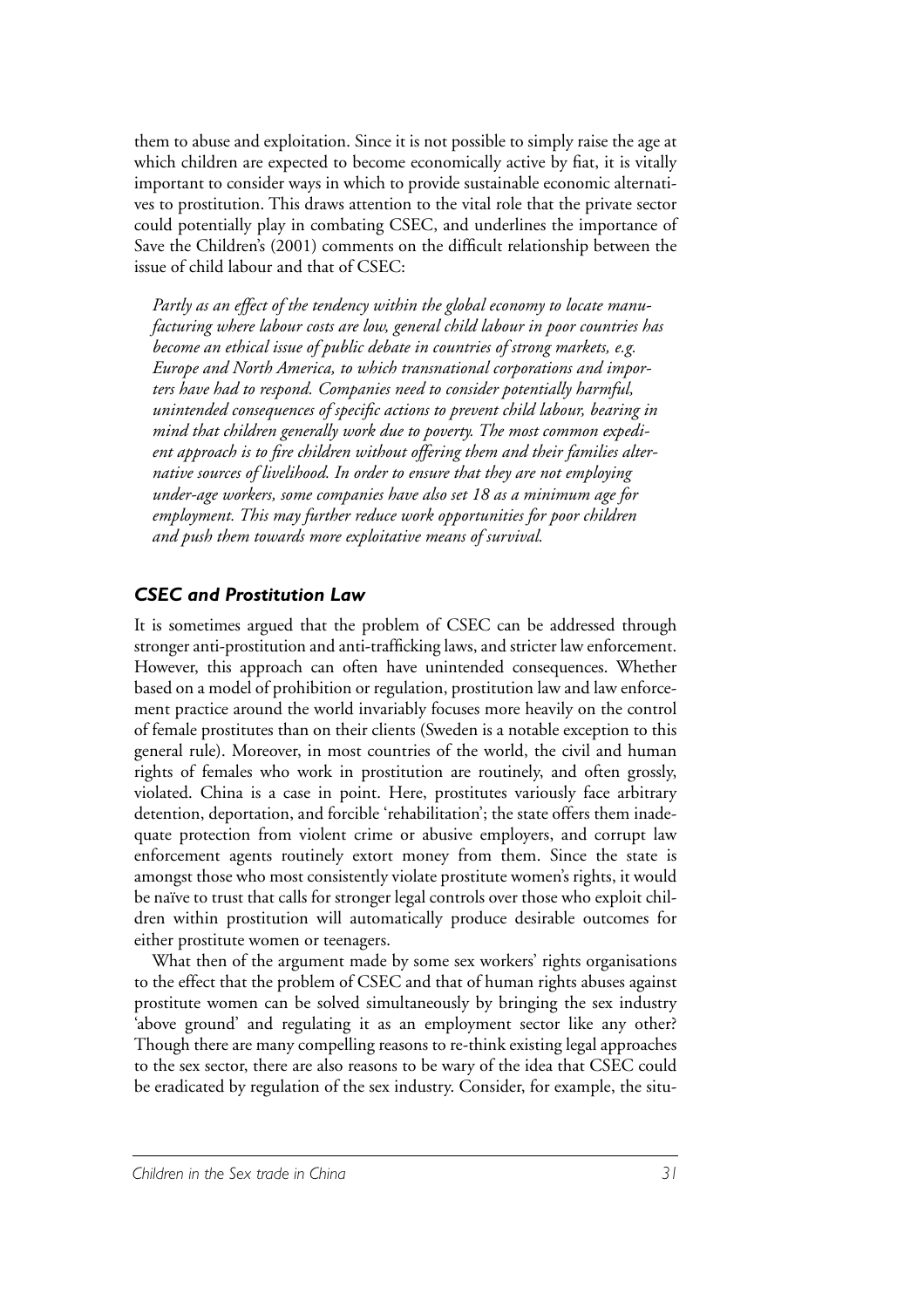ation in Town X. It was noted above that Vietnamese sex workers are kept inside the Trade Centres and are not found working independently in street or hotel prostitution. This suggests that Town X's sex industry, despite its illegality, is actually ordered by a set of unwritten rules - rules that are enforced by the police and local authorities. It seems likely that another such unwritten rule prohibits the employment of minors as sex workers in the Trade Centres. So, for example, although the salon owners and the mamasan we spoke to were willing to openly discuss other aspects of their businesses in the Trade Centre, all of which were technically illegal, they were defensive when asked about the presence of minors in the sex trade. When we remarked that we had seen some girls in salons who looked very young, they insisted that all of the sex workers in the Trade Centre are aged over 18. Moreover, the girls who admitted to us that they were 16 had initially claimed to be 18. All this leads me to believe that the local authorities would look askance upon any brothel owner who openly attempted to sell the sexual services of, say, a group of 10 and 11 year girls in the Trade Centres (whether or not they can be bribed to turn a blind eye to more covert arrangements involving small children is another matter).

If local officials and police do attempt to exert some control over the age of sex workers in the Trade Centres, the point to note is that their efforts do not and cannot guarantee children protection from commercial sexual exploitation. Vietnamese sex workers often require false identity papers in order to cross the border and work in Town X (indeed, this is part of the service offered by brokers who supply labour to the salon owners), and there is no reason to suppose that a girl's true age is necessarily shown on otherwise fake documents. How would matters be different if the sex trade in Town X was 'above ground' and regulated, such that it was possible to legally employ women over the age of 18 as sex workers but illegal to employ children? Changing the law would not mean that Public Security Police, immigration officers and other local officials were suddenly incorruptible, or that false identity papers were suddenly unobtainable. Nor would it miraculously relieve the poverty that drives Vietnamese teenagers, as well as adults, to migrate from rural villages. It would remain the case that, providing girls had identity papers stating they were over 18, and providing they did not look pre-pubertal, nothing would prevent brothel owners from employing them or third parties from trafficking them into prostitution.

Laws and legal regulations are not, in themselves, particularly effective means of controlling prostitution. Just as the market for commercial sex can continue to thrive in the most repressive legal environments, so child prostitution can persist in settings where adults can legally sell sex but those under 18 are prohibited from so doing. It is broader structural inequalities (for instance those between rural and urban, rich and poor, men and women, ethnic minority and majority, migrant and resident) that precipitate children and women's entry into prostitution and that make them vulnerable to abusive employment practices within the sex industry. Unless and until these inequalities are redressed, neither legalisation nor more intensive crackdowns on CSEC and trafficking can, on their own, represent a solution to the problem, and may instead have an extremely negative impact on both adults and adolescents working in prostitution.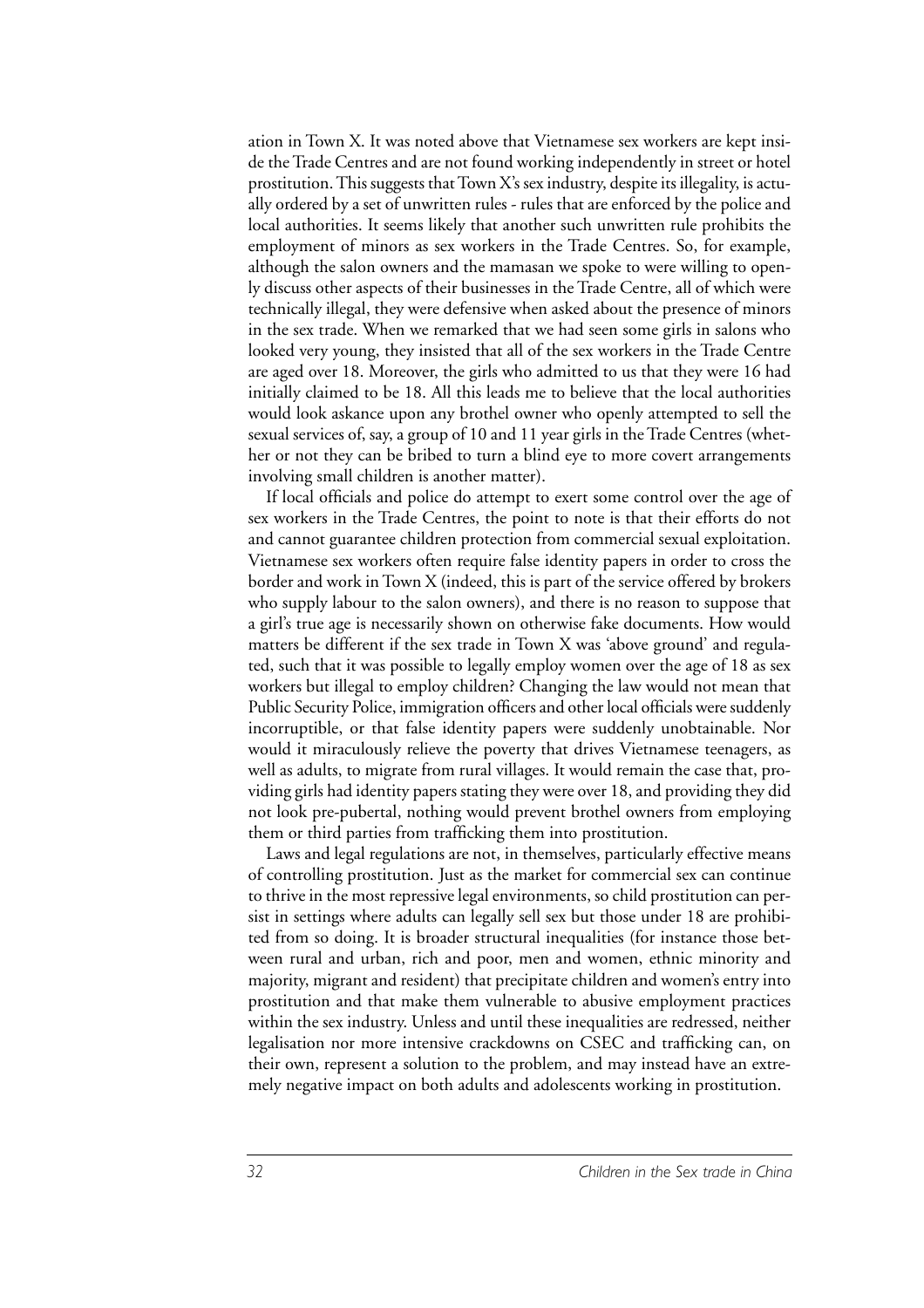There is a great deal of work to be done in terms of changing attitudes towards prostitution and creating legal and social environments which are protective of female prostitutes' human rights before we could be confident that calls for tighter and more extensive criminalisation of CSEC will not have unintended and undesirable consequences for women and children in the sex trade. Likewise, there is much work to be done in terms of creating realistic economic alternatives to the sex industry for both adults and children, and in terms of finding effective means of organising and protecting workers in the sex trade, before we could be confident that calls for the legal recognition and regulation of prostitution as a form of employment would not simply strengthen the hand of employers and other third party beneficiaries. This work should not be seen as peripheral to or beyond the concerns of those involved in campaigns against CSEC, for in the real world, the fate of adult women and teenage girls in prostitution is not always divisible.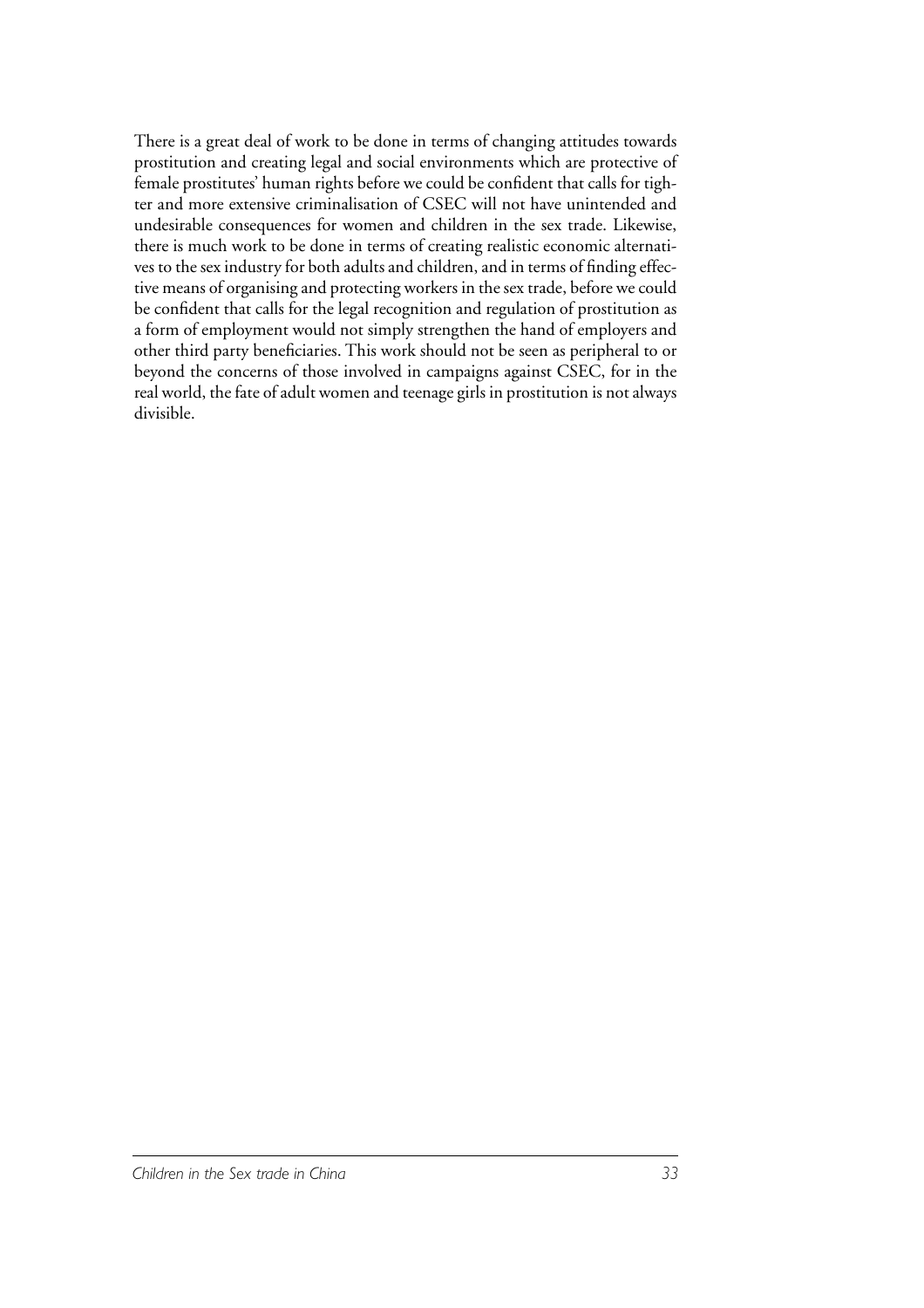## *Acknowledgements*

The support of Save the Children Sweden, which funded the research for this report, is gratefully acknowledged. I am also particularly indebted to the following organisations and individuals for their insights and assistance: Zi Teng, Action for Reach Out, AIDS Concern, Asian Migrant Centre, Tan Leshan, Geoff Wade, and above all, Travis Kong and Sun Wen-bin.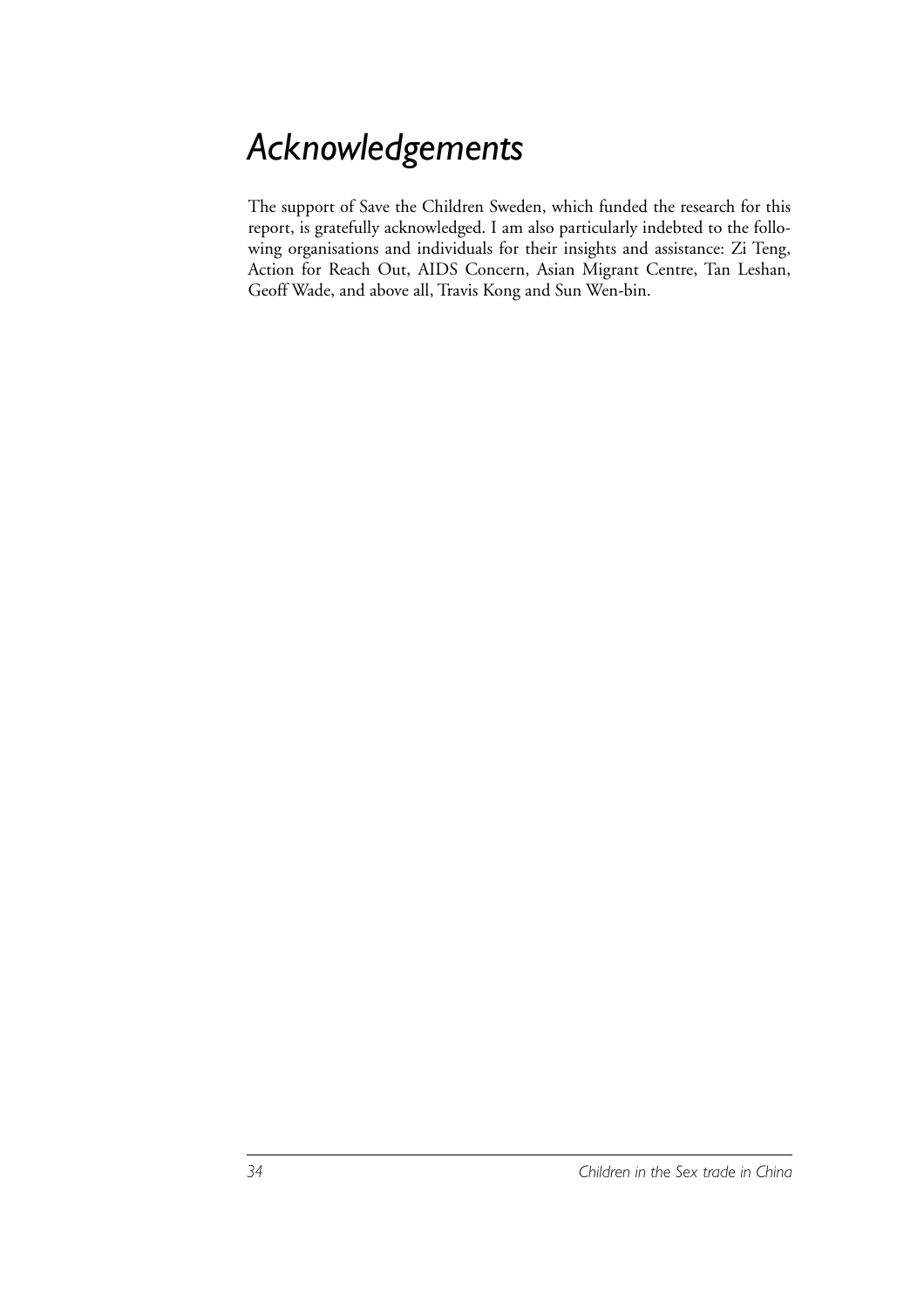### *References*

AMC, 2000: *Asian Migrant Yearbook 2000: Migration Facts, Analysis and Issues in 1999.* Hong Kong: Asian Migrant Centre.

Bishop, R. and Robinson, L., 1998: *Nightmarket: Sexual Cultures and the Thai Economic Miracle.* London: Routledge.

Bulbeck, C., 1994: 'Sexual dangers: Chinese women's experience in three cultures – Beijing, Taipei and Hong Kong', *Women's Studies International. Forum*, Vol. 17, No. 1, pp 95–103.

Dutton, M., 1998: *Streetlife China.* Cambridge: Cambridge University Press.

ECPAT, 1998: 'Trafficking in children in Mekong sub-region: Why the law doesn't help', *ECPAT Newsletter,* No. 22. Bangkok: ECPAT

ESCAP (Economic and Social Commission for Asia and the Pacific), 2000: *Sexually Abused and Sexually Exploited Children and Youth in the Greater Mekong Subregion.* New York: United Nations.

Fiengold, D., 1998: 'Sex, drugs and the IMF: Some implications of 'Structural Adjustment' for the trade in heroin, girls and women in the Upper Mekong Region', *Refuge*, Vol. 17, No. 5.

Fiengold, D., 2000: 'The hell of good intentions: Some preliminary thoughts on opium in the political ecology of the trade in girls and women', in G. Evans, C. Hutton, K. Eng (eds) *Where China Meets Southeast Asia: Social and Cultural Change in the Border Regions.* Singapore: Institute of Southeast Asian Studies.

Gil, V., Wang, M., Anderson, A., Lin, G. and Wu, Z., 1996: 'Prostitutes, prostitution and STD/HIV transmission in Mainland China', *Social Science Medical,* Vol. 42, No. 1, pp141–152.

Hobson, J. and Heung, V., 1998: 'Business travel and the emergence of the modern Chinese concubine', in M. Oppermann (ed) *Sex Tourism and Prostitution.* New York: Cognizant Communication Corporation.

Kong, T., 2001: 'What it feels like for a whore: The body politics of sex workers in Hong Kong'. Unpublished paper, Department of Applied Social Sciences, Hong Kong Polytechnic University.

Kruhse-Mount Burton, S., 1995: 'Sex tourism and traditional Australian male identity', in M. Lafabt, J. Allcock and E. Bruner (eds) *International Tourism: Identity and Change.* London: Sage.

Lau, M., 1997: 'The 1989–1990 survey of sexual behaviour in modern China: A report of the nationwide "Sex Civilization" survey on 20,000 subjects in China'. *International Encyclopædia of Sexuality.* New York: Continuum.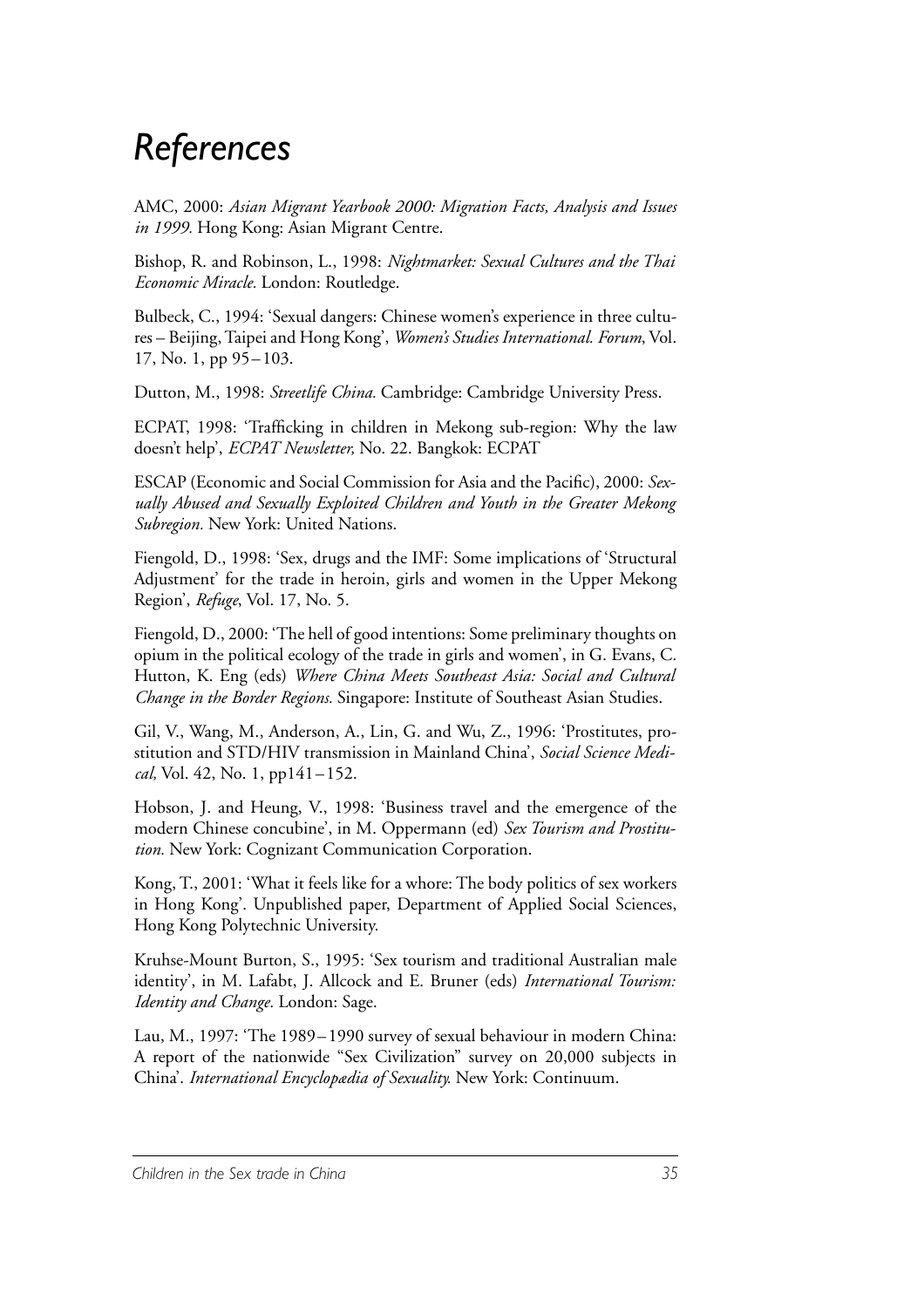Li, Y., 1999: *On Sexuality.* Beijing: Chinese Youth Press.

Lim, L., 1998: *The Sex Sector: The Economic and Social Bases of Prostitution in Southeast Asia.* Geneva: ILO.

Manns, P., 1995: 'Prostitute racket run by island PSB unit', *Eastern Express,* June 5.

McGregor, R., 2001: 'Dicing with death on Burma's border', *Financial Times,* March 24, p3.

Mitchell, T., 2001: 'Spy planes and dirty old men', *South China Morning Post,* April 12, p13.

O'Connell Davidson, J., 2001: 'The sex tourist, the expatriate, his ex-wife and her 'Other': The politics of loss, difference and desire'. *Sexualities*. Vol. 4, No.1, pp. 5–24.

O'Connell Davidson, J., 1998: *Prostitution, Power and Freedom.* Cambridge: Polity.

Pan, S., 2000: 'Study on underground red light district in Mainland China', Research Report on Mainland Chinese Sex Workers. Hong Kong: Zi Teng.

Pan, S., 2001: 'Study in social organizations of three illegal "red light" districts (People's Republic of China)', UNAIDS. http://www.unaids.org/bestpractice/summary/sw/studysoc.html

Phongpaichit, P., 1999: 'Trafficking in people in Thailand', in P. Williams (Ed.) *Illegal Immigration and Commercial Sex: The New Slave Trade.* London: Frank Cass.

Pyne, H. H., 1995: 'AIDS and gender violence: The enslavement of Burmese women in the Thai sex industry', in J. Peters and A. Wolper (eds.) *Women's Rights, Human Rights: International Feminist Perspectives.* New York: Routledge.

Ren, X., 1993: 'China', in N. Davis (ed), *Prostitution*. Westport, CT: Greenwood Press.

Ruan, F. and Lau, M., 1997: 'China', *International Encyclopædia of Sexuality.* New York: Continuum.

Save the Children Sweden, 2001: *From Acknowledgement to Action*

Seabrook, J., 1996: *Travels in the Skin Trade: Tourism and the Sex Industry.* London: Pluto Press.

South China Morning Post, 1995: 'Schoolgirls stay clear of summer vice', *South China Morning Post,* September 3, p3.

Vietnam Economic Times, 2000: 'Credit to the country', *Vietnam Economic Times,* January, p23–24.